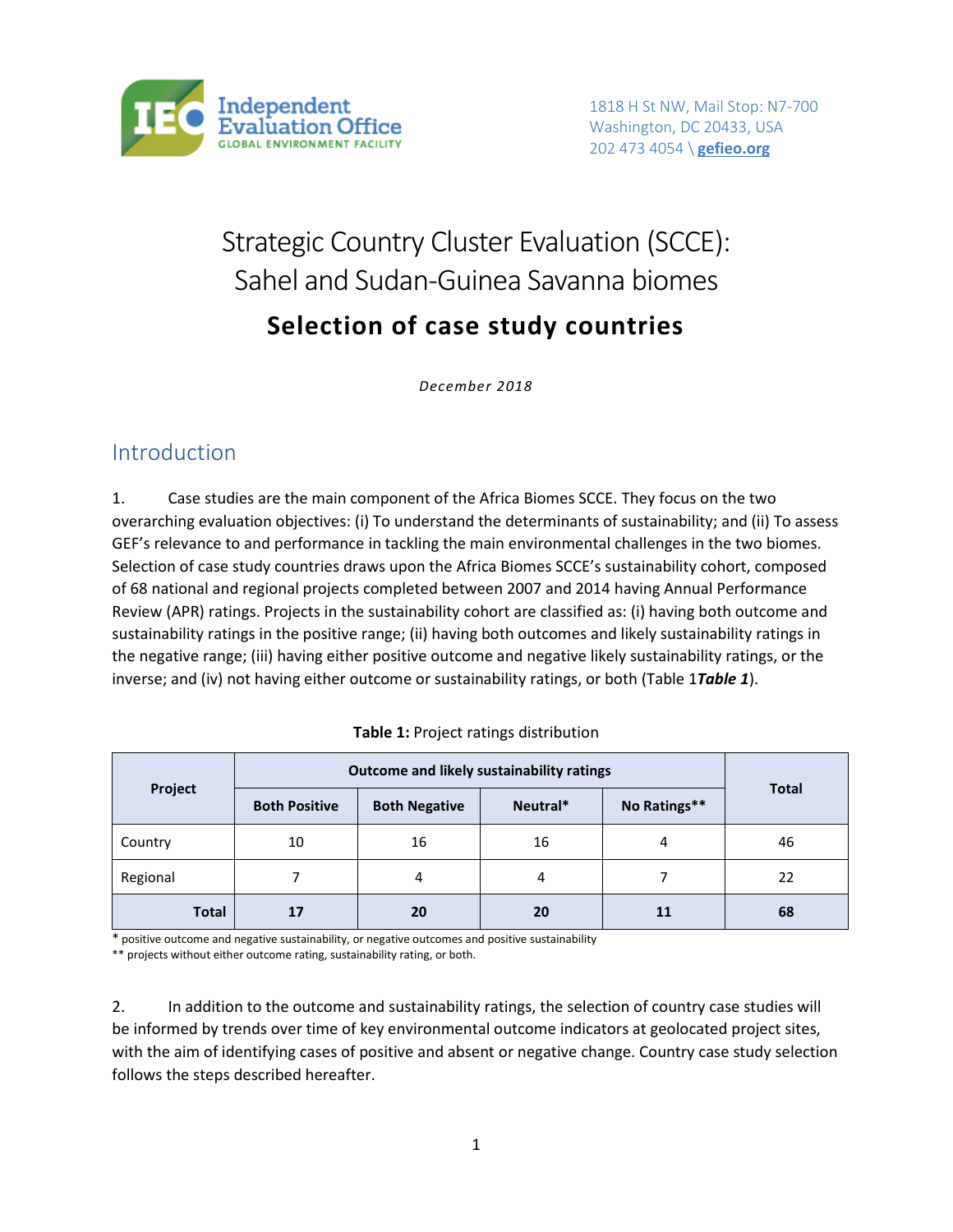#### Step 1: Identification of the main environmental challenges

3. The selection process starts from an overview of the main environmental challenges faced by the countries in the two biomes. The overview Figure 1 below is derived from the overview of the main environmental challenges presented in Table 1 of the approach paper (also annexed to this document). The figure synthesizes the 10 most commonly shared environmental challenges faced by countries in the Sahel and Sudan-Guinea Savannah biomes.



**Figure 1:** Main environmental challenges in the two biomes

#### Step 2: Classifying the main environmental challenges by biome

4. The selection process continues with linking the main environmental challenges to the two biomes. To do that, Figure 2 categorizes the 23 countries as being either exclusively or predominantly Sahelian (totaling 8 countries), and either exclusively or predominantly Guinean-Savannah (totaling 15 countries), based on the estimated percentage of national territory falling in each biome.

5. Although both Senegal and Burkina Faso have an estimated equal share of national territory in each biome, having as such the most common features of both biomes, in this selection procedure they are grouped with the Sahelian category for convenience purposes.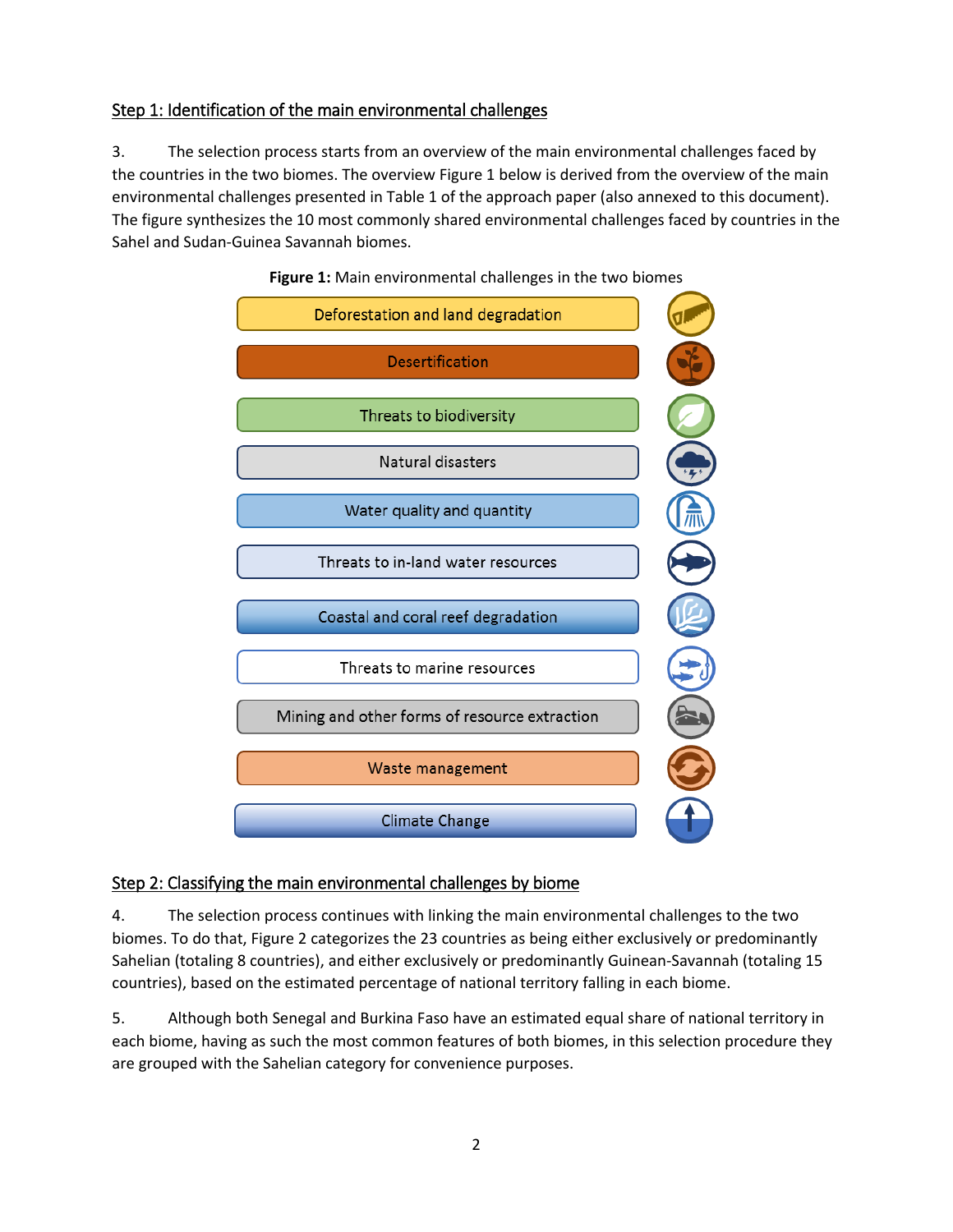| <b>Exclusively or</b><br>predominantly Sahel                               | <b>Exclusively or predominantly</b><br>Guinea-Savannah                                                                                                                        |
|----------------------------------------------------------------------------|-------------------------------------------------------------------------------------------------------------------------------------------------------------------------------|
| Eritrea, Mauritania, Chad, Mali,<br>Niger, Sudan, Burkina Faso,<br>Senegal | Benin, Cameroon, Central African<br>Republic, Ethiopia, Gambia, Ghana,<br>Guinea, Guinea-Bissau, Ivory Coast,<br>Liberia, Nigeria, Sierra Leone,<br>South Sudan, Togo, Uganda |
| Mauritania, Chad, Mali, Niger,<br><b>Burkina Faso</b>                      | Benin, Nigeria                                                                                                                                                                |
| Eritrea, Mali, Niger, Sudan                                                | Benin, Cameroon, Central African<br>Republic, Ethiopia, Ivory Coast,<br>Liberia, Nigeria, South Sudan, Togo,<br>Uganda                                                        |
| Chad, Mali                                                                 | Gambia                                                                                                                                                                        |
| Chad, Eritrea, Mali,<br><b>Burkina Faso</b>                                | Ethiopia, Liberia,<br>Uganda                                                                                                                                                  |
| Sudan                                                                      | Ghana, Guinea,<br>South Sudan                                                                                                                                                 |
| Mauritania, Senegal                                                        | Cameroon, Gambia, Guinea,<br>Guinea-Bissau, Ivory Coast                                                                                                                       |
| Mauritania, Senegal                                                        | Gambia, Guinea, Guinea-<br>Bissau, Sierra Leone                                                                                                                               |
| Mauritania, Niger                                                          | Central African<br>Republic, Nigeria                                                                                                                                          |
| Senegal                                                                    |                                                                                                                                                                               |
|                                                                            |                                                                                                                                                                               |

**Figure 2**: Linking main environmental challenges to countries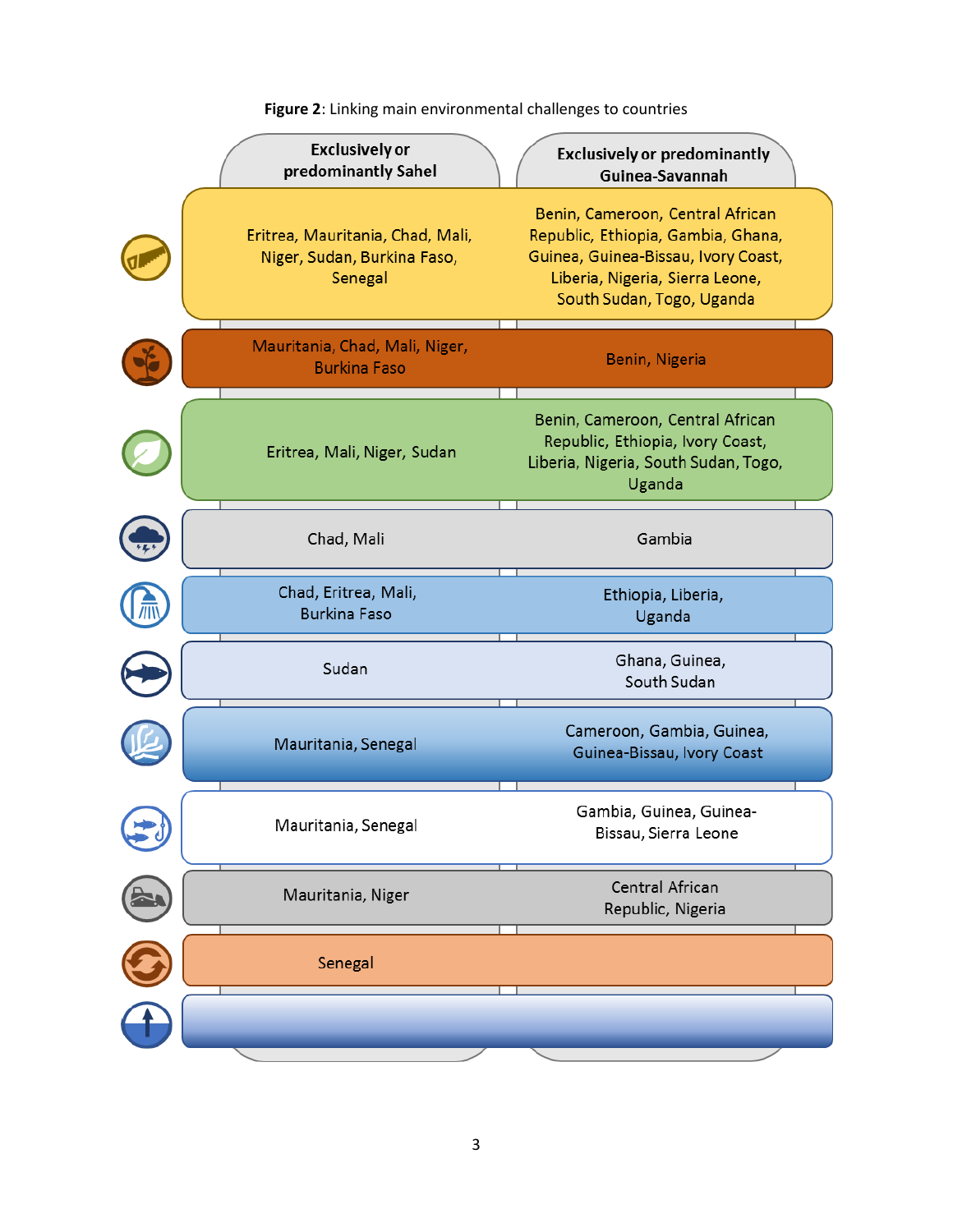6. While deforestation and land degradation are the most common environmental challenges identified by both Sahelian and Guinean-Savannah countries alike, desertification is a main concern mainly in the Sahel. Threats to biodiversity is more a concern for Guinean-Savannah countries. Water quality and quantity comes next in terms of number of countries in both biomes, however no projects address this challenge in any of the countries (see Step 3 here below). Threats to in-land water resources has a good representation of both national and regional projects despite being mentioned as a main environmental challenge only by Sudan, South Sudan, Ghana and Guinea.

### Step 3: Linking successful and unsuccessful projects to main environmental challenges in the two biomes

7. The third step consists in identifying, from the sustainability cohort, those projects that have tackled the 11 main environmental issues identified in Step 1 and that had positive or negative outcome and likely or unlikely sustainability ratings (Table 2).

8. It's assumed that those projects that have been rated in the 'positive' range both on outcome and likely sustainability have been successful in addressing the environmental issue they were designed to tackle. Similarly, project with 'negative' ratings both on outcomes and likely sustainability are assumed having been unsuccessful in doing that. A third category includes all the other projects, i.e. those with mixed positive and negative ratings for outcomes and sustainability, or the opposite. For these projects, classified as neutral, no assumption can be made at this stage on their success or failure in addressing the environmental challenge they were designed to tackle.

|                       |                               | <b>Outcome rating</b>         |              |                            |                                                                                                        |  |  |  |  |  |  |
|-----------------------|-------------------------------|-------------------------------|--------------|----------------------------|--------------------------------------------------------------------------------------------------------|--|--|--|--|--|--|
|                       | <b>CHANGE</b>                 | <b>Highly</b><br>satisfactory | Satisfactory | Moderately<br>satisfactory | <b>Highly</b><br>Moderately<br><b>Unsatisfactory</b><br><b>Unsatisfactory</b><br><b>Unsatisfactory</b> |  |  |  |  |  |  |
|                       | Likely                        |                               |              |                            |                                                                                                        |  |  |  |  |  |  |
|                       | Moderately<br>Likely          |                               | Positive     |                            | Neutral                                                                                                |  |  |  |  |  |  |
| Sustainability rating | Moderately<br><b>Unlikely</b> |                               | Neutral      |                            |                                                                                                        |  |  |  |  |  |  |
|                       | <b>Unlikely</b>               |                               |              |                            | <b>Negative</b>                                                                                        |  |  |  |  |  |  |

#### **Table 2:** Outcome and sustainability ratings

9. Figure 3 maps projects with positive and negative outcome and sustainability ratings against the 11 environmental challenges in the two biomes. Projects are mapped based on the type of environmental challenges they address and the scope of intervention (country or regional). Regional projects often cover countries in both biomes, therefore they have not been mapped to a specific biome in the figure.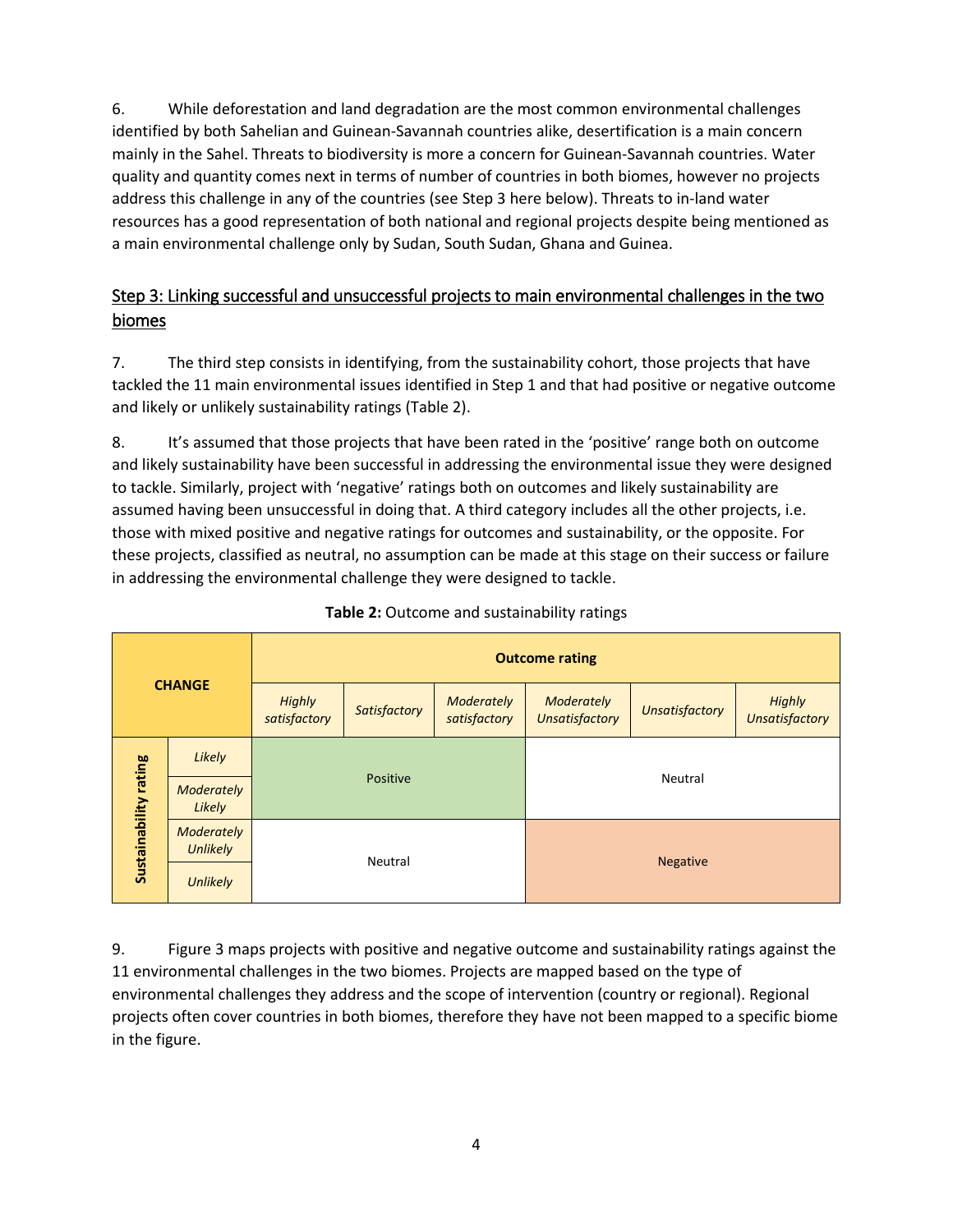| <b>Exclusively or</b><br>predominantly Sahel                                                                    | <b>Exclusively or predominantly</b><br>Guinea-Savannah |
|-----------------------------------------------------------------------------------------------------------------|--------------------------------------------------------|
| Mauritania: 3379 - Positive<br>2459 – Negative                                                                  | Cameroon: 2549 - Positive                              |
| Burkina Faso: 3567 - Positive                                                                                   | Ethiopia: 2794 - Positive                              |
| Chad: 1855 - Negative                                                                                           | Guinea: 1877 - Negative                                |
| Mali: 504 - Negative [Regional]                                                                                 | Guinea Bissau: 1221 - Positive                         |
|                                                                                                                 | Uganda: 1830 - Positive                                |
| Regional (Burkina Faso, Benin, Cote d'Ivoire, Cameroon, Guinea, Mali, Niger,<br>Nigeria, Chad): 1093 - Positive |                                                        |
| Regional (Ghana, Uganda): 2184 - Positive                                                                       |                                                        |
| Regional (Benin, Cote d'Ivoire, Cameroon, Ghana, Guinea-Bissau, Liberia,                                        |                                                        |
| Nigeria, Sierra Leone, Togo: 1188 - Negative                                                                    |                                                        |
| Mauritania: 2459 - Negative                                                                                     | Guinea: 1877 - Negative                                |
| Chad: 1855 - Negative                                                                                           |                                                        |
| Mauritania: 3379 - Positive                                                                                     | Benin: 1234 - Negative                                 |
| 2459 – Negative                                                                                                 | Guinea Bissau: 1221 - Positive                         |
| Mali: 1253 - Negative<br>504 - Negative [Regional]                                                              | 3817 - Positive                                        |
| Burkina Faso: 2369 - Positive                                                                                   | Uganda: 1830 - Positive<br>1837 - Positive             |
| [Regional]                                                                                                      | 1175 - Negative                                        |
| Chad: 1855 - Negative                                                                                           | Cote d'Ivoire: 3533 - Positive                         |
|                                                                                                                 |                                                        |
|                                                                                                                 | Ghana: 777 - Negative                                  |
|                                                                                                                 | Cameroon: 1063 - Negative                              |
|                                                                                                                 | Guinea: 1273 - Negative                                |
|                                                                                                                 | Liberia: 1475 - Negative                               |
| Regional (Gambia, Mauritania, Niger, Nigeria, Senegal): 1258 - Positive                                         |                                                        |

**Figure 3:** Linking project outcome and sustainability ratings to environmental challenges by biome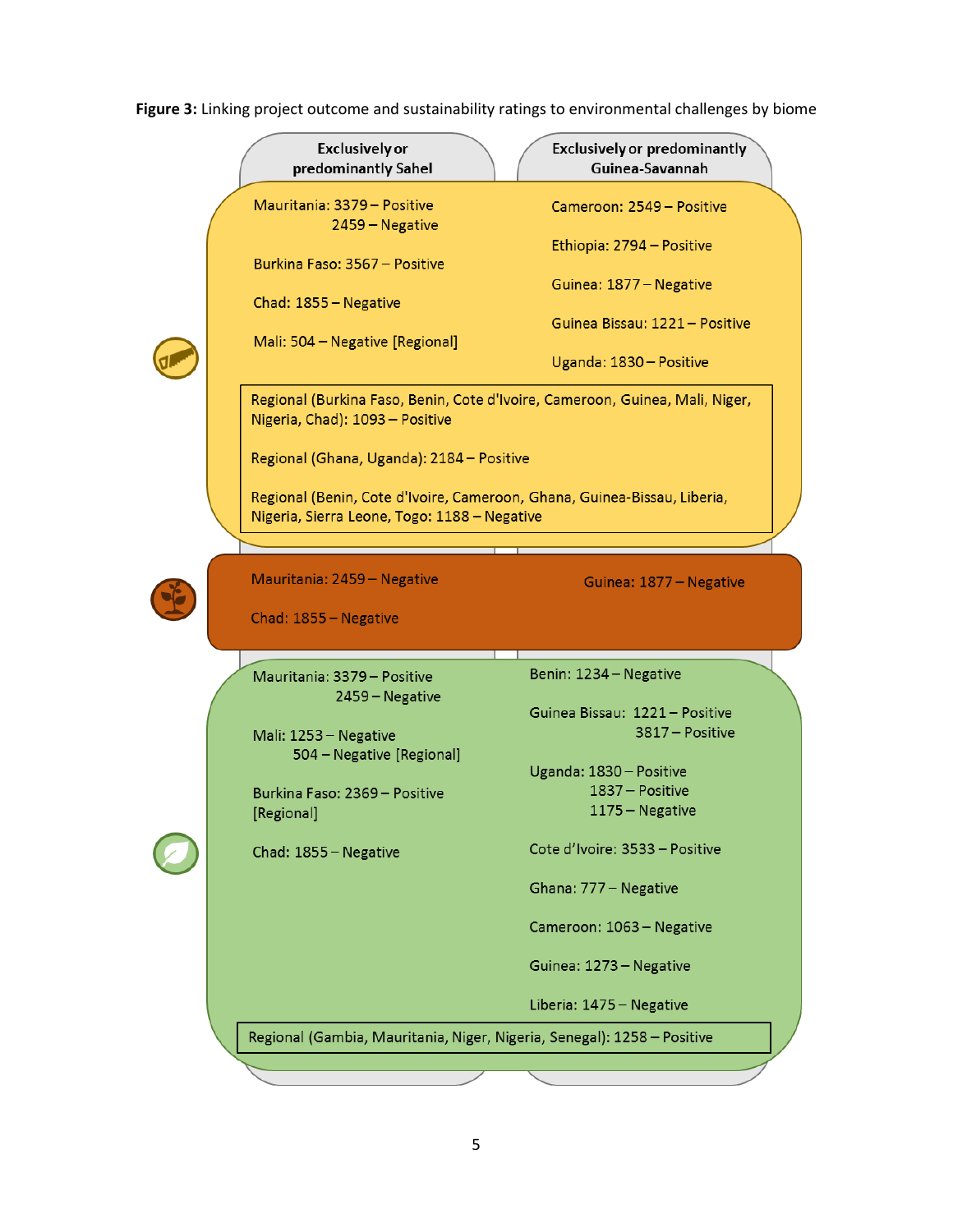

**Figure 3:** Linking projects to main environmental challenges (*continued*)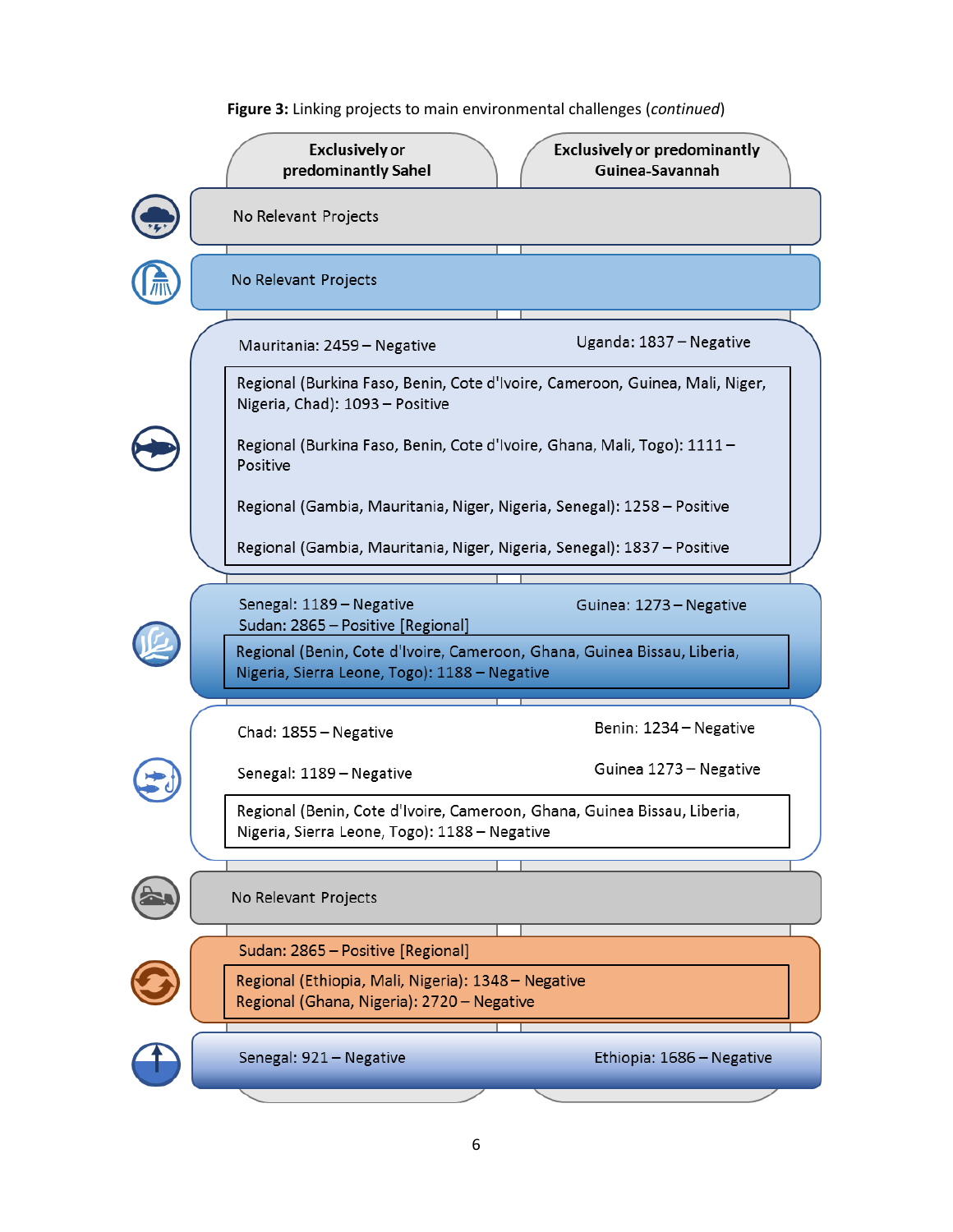#### Mauritania  $\mathbf{O}^{\prime}\mathbf{O}^{\dagger}\mathbf{\Theta}\mathbf{O}^{\dagger}\mathbf{\Theta}$ Mali Chad Sudan Niger  $\bigcirc$  $\bullet$ Õ Eritrea Senegal  $\bigcirc$   $\bigcirc$   $\bigcirc$  $10<sup>1</sup>$ Gambia Ethiopia Nigeria Guinea-Bissau Guinea South Sudan  $\bigoplus_{N}$  $\Box$  $CAR$  $A^N$ Liberia Cameroon  $\overrightarrow{a}$  $\overline{\mathbf{Q}}$  $\bigcirc$ Burkina Faso Sier<u>r</u>a Leone  $\blacktriangleright$  $\overline{\Theta}$  $\left( \begin{matrix} \textbf{1} \end{matrix} \right)$  $\bigodot$ Uganda Sahara-Sindian Ivory Coast  $\left( \right)$ Benin Sahel Ghana  $\bigcirc$ Sudan-Guinea Savanna  $\sum_{N}$ Guinea-Congo Forests Lake Victoria Basin Afrotropical Highlands

#### Overview of project change per environmental challenge in the biomes

Somali-Masai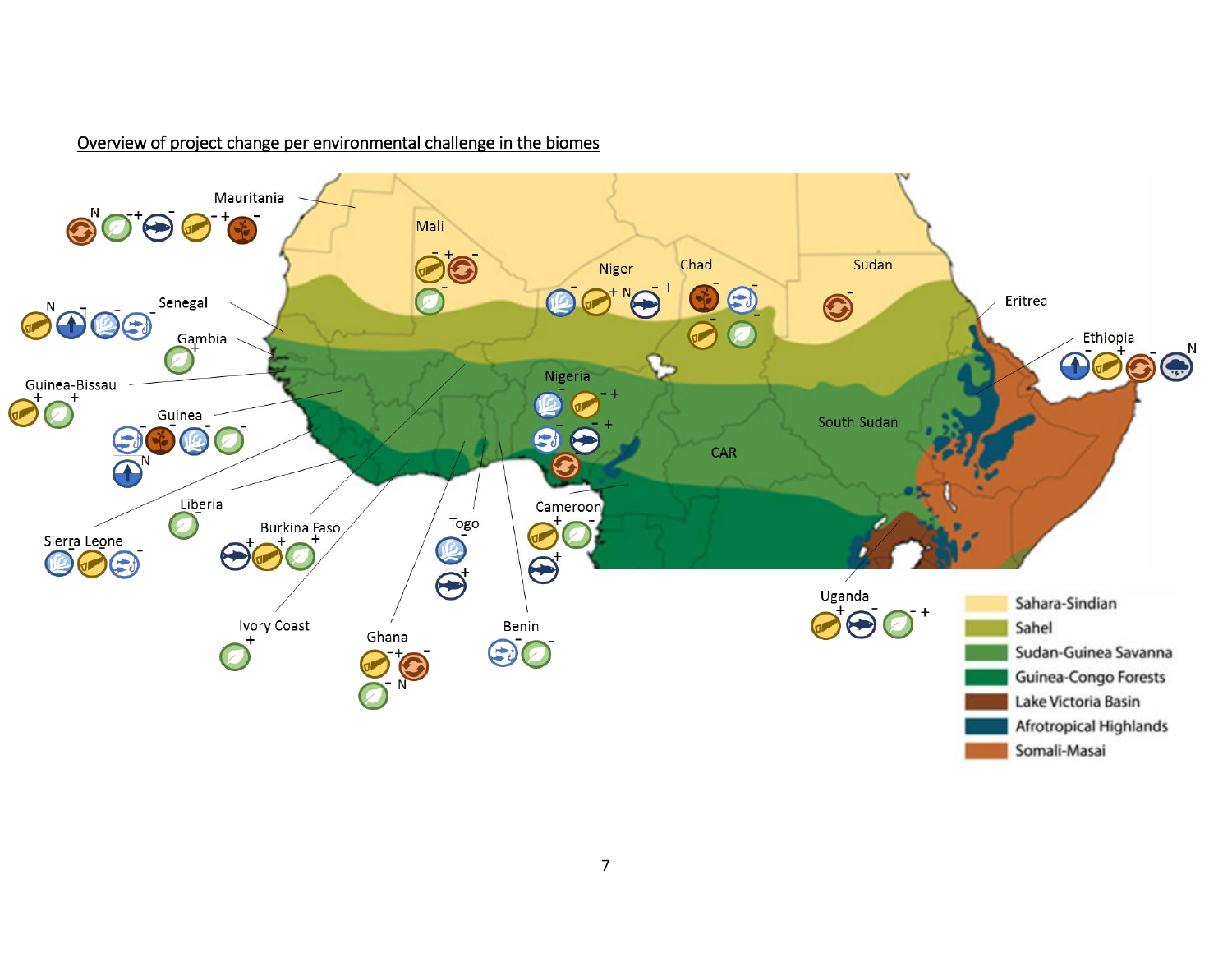#### Step 5: Country case study development

10. Guided by the mapping of countries and projects to environmental challenges (Figure 3), countries with the largest number of national and regional projects with positive and negative ratings are selected. The countries selected also include those in which projects addressed the most commonly shared environmental challenges, i.e. deforestation and land degradation, threats to biodiversity, and desertification. Despite marine waters related environmental challenges (especially coastal and coral reef degradation) are addressed by several projects, they are not part of the evaluation scope, which focuses on land-based environmental challenges (see the Africa Biomes SCCE's Approach Paper). Other environmental challenges will be covered as opportunities for data gathering in the countries selected arise.

11. Five countries result from the application of the above criteria: Mauritania, Nigeria, Uganda, Mali and Guinea. Table 3 lists positives and negatives in each country by environmental challenge.

| Country    |            | <b>National Projects</b>     |            | <b>Regional Projects</b>                    |
|------------|------------|------------------------------|------------|---------------------------------------------|
| Mauritania | 2 projects | $\mathcal{L}(\cdot)$<br>$+$  | 1 project  | $^{+})^*$                                   |
| Nigeria    | 2 projects | (-)<br>Capacity Building (-) | 5 projects | $(-)$ *<br>$(+)^*$                          |
| Uganda     | 3 projects | $(+)$<br>$^{(+)}$            | 1 project  | $(+)$                                       |
| Mali       | 2 projects | $(-)$<br>$\bullet$ (N)       | 4 projects | $(+)^*$<br>$'(-)$<br>$(-)$ *<br>$(+)$       |
| Guinea     | 2 projects | $(-)$<br>(-)                 | 3 projects | $(-)^*$<br>$(+)^*$<br>Capacity Building (+) |

**Table 3:** Case study countries, projects and main environmental challenge

\*Shared regional interventions between countries selected

12. These five countries also provide an opportunity to assess projects with either positive outcomes and negative sustainability, or the inverse. These include two national projects in Nigeria, a national project in each of Mali and Guinea, 2 regional projects in which Uganda participates, and a regional project in which Mauritania, Mali, and Guinea participate (Table 4).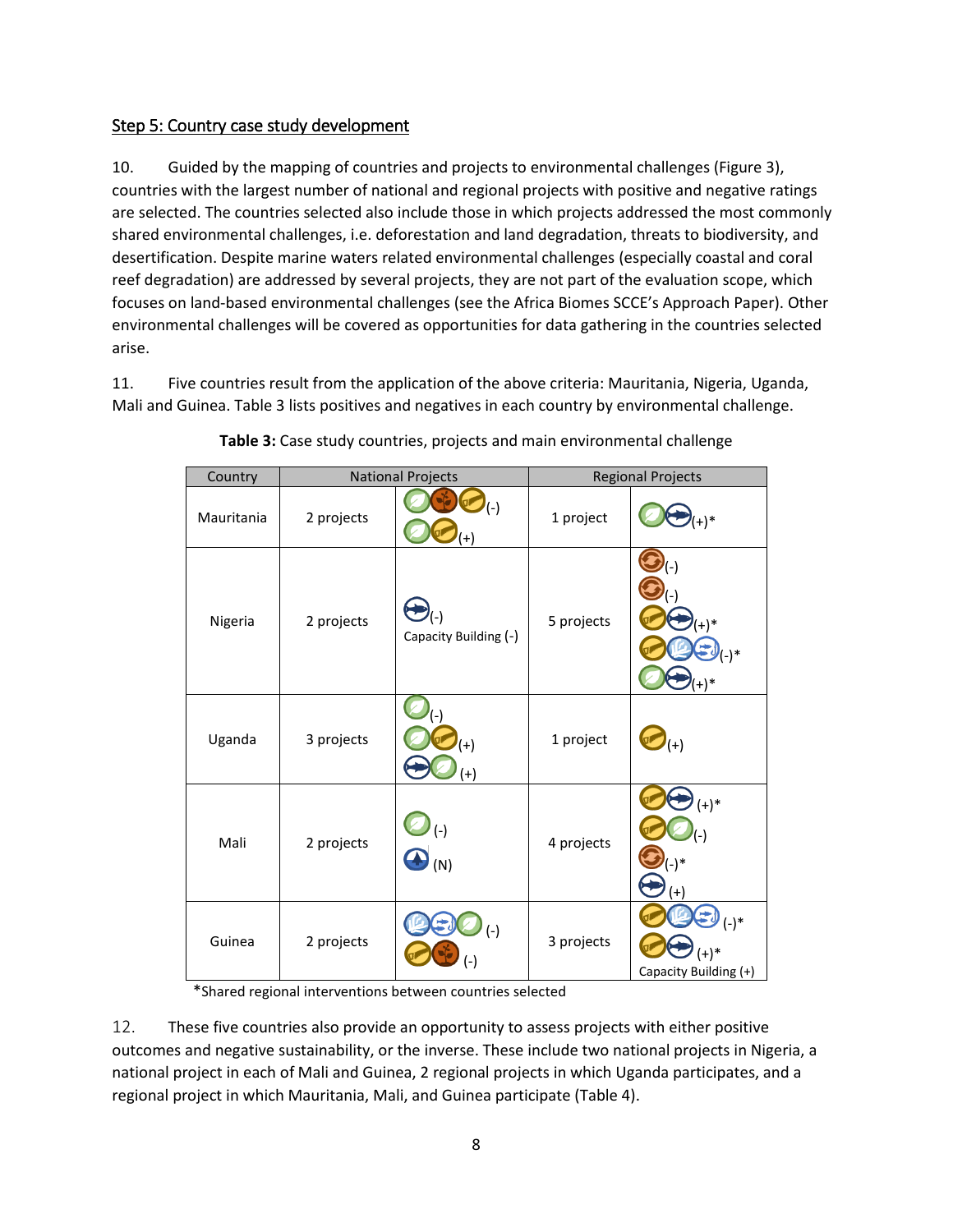| Country    |            | <b>Country Projects</b> |           | <b>Regional Projects</b> |
|------------|------------|-------------------------|-----------|--------------------------|
| Mauritania |            | N/A                     | 1 project | $\sqrt(N)$<br>$(N)^*$    |
| Nigeria    | 2 projects | (N)                     |           | N/A                      |
| Uganda     |            | N/A                     | 1 project | $^{\prime}$ (N)<br>(N)   |
| Mali       | 1 project  | (N)                     | 1 project | $(N)^*$                  |
| Guinea     | 1 project  |                         | 1 project | N)*                      |

#### **Table 4:** Additional case study projects

13. To note, two national and two regional projects involving Guinea Bissau will be covered by the case study component of the Small Islands Developing States SCCE.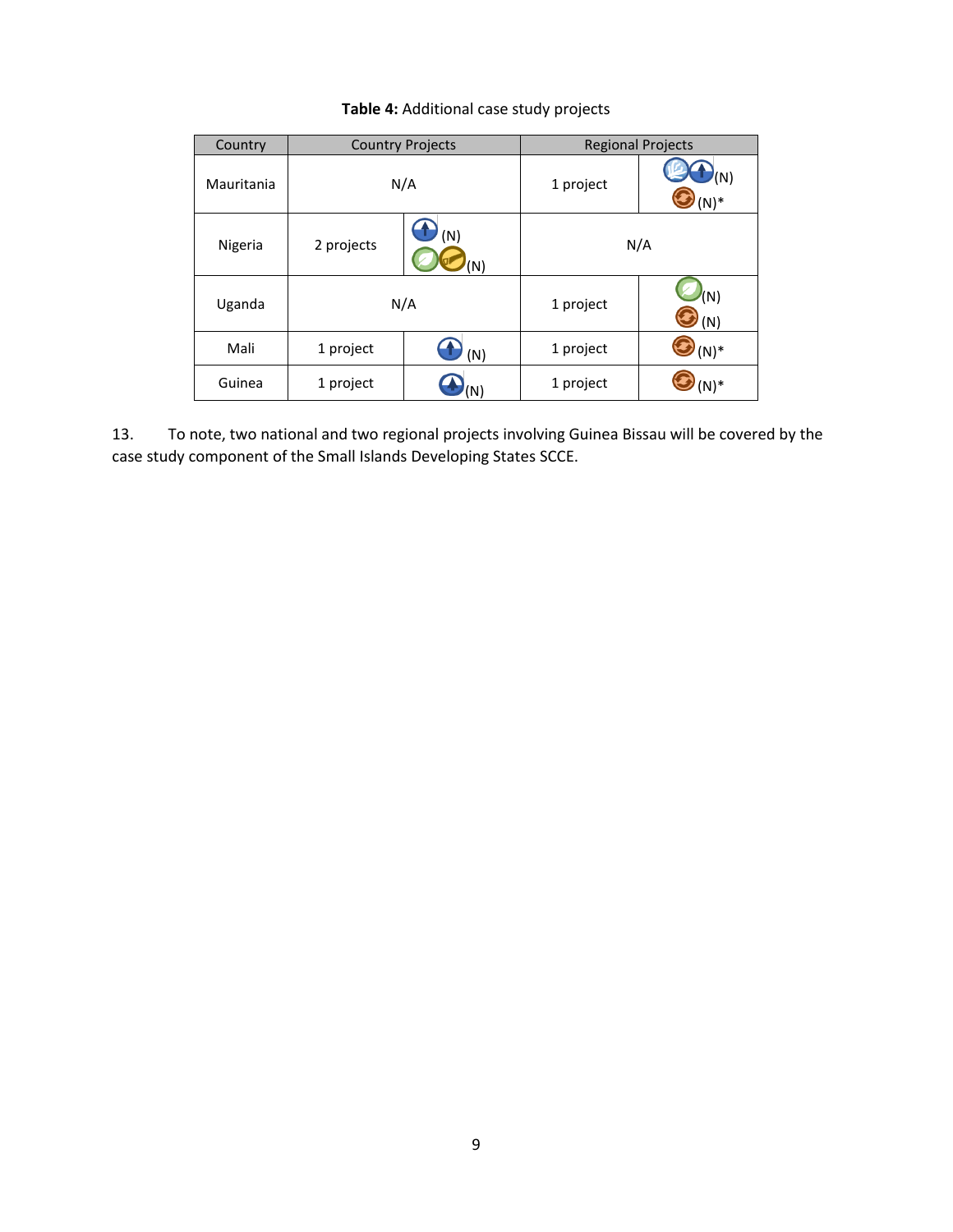### Annex 1

## Main environmental challenges in the 23 countries

|                | • Deforestation                                |            | • Deforestation and Rubber Plantations           |
|----------------|------------------------------------------------|------------|--------------------------------------------------|
| Benin          | • Desertification                              | Liberia    | • Threats to Biodiversity                        |
|                | • Threats to Biodiversity                      |            | • Water Pollution                                |
| <b>Burkina</b> | • Water Scarcity                               |            | • Desertification and Drought                    |
| Faso           | • Land Degradation and Desertification         | Mali       | . Water Availability and Pollution               |
|                | • Deforestation                                |            | • Threats to Biodiversity                        |
|                | • Land Degradation and Deforestation           |            | • Desertification and Deforestation              |
| Cameroon       | • Over-harvesting of Biological Resources      | Mauritania | • Iron Mining                                    |
|                | • Degradation of Coastal & Marine Ecosystems   |            | • Fisheries and Coastal Ecosystems               |
| Central        | • Subsistence and Commercial Poaching          |            | • Desertification and Deforestation              |
| African        | • Deforestation and Land Degradation           | Niger      | • Threats to Wildlife                            |
| Republic       | • Diamond Mining and Pollution                 |            | • Environmental Consequences of Mining           |
|                | • Drought                                      |            | • Desertification                                |
| Chad           | • Desertification and Land Degradation         | Nigeria    | • Deforestation and Threats to Biodiversity      |
|                | • Access to Water and Sanitation               |            | · Oil Pollution                                  |
|                | • Water Stress                                 |            | • Urban Pollution                                |
| Eritrea        | • Land Availability and Degradation            | Senegal    | • Deforestation                                  |
|                | • Deforestation and Threats to Biodiversity    |            | • Coastal Wetlands & Fisheries Over-exploitation |
|                | • Water Availability & Access to a Safe Source |            | • Deforestation                                  |
| Ethiopia       | • Livestock, Soil Erosion & Land Degradation   | Sierra     | • Land Degradation                               |
|                | • Threats to Biodiversity and Endemism         | Leone      | • Overfishing                                    |
|                | • Drought and Agricultural Productivity        |            | • Soil Erosion and Land Degradation              |
| Gambia         | • Threats to Forest and Wetland Ecosystems     | South      | . Poaching and the Ivory Trade                   |
|                | • Overfishing and Coastal Erosion              | Sudan      | • Forests and Fisheries                          |
|                | • Deforestation                                |            | · Soil Erosion and Land Degradation              |
| Ghana          | • Land Degradation and Coastal Erosion         | Sudan      | • Poaching and the Ivory Trade                   |
|                | • Overfishing & Reduced Water in Lake Volta    |            | • Forests and Fisheries                          |
|                | • Deforestation and Refugees                   |            | • Land Degradation and Deforestation             |
| Guinea         | • Overfishing & Destruction of Mangroves       | Togo       | • Threats to Aquatic Ecosystems                  |
|                | • Land Degradation                             |            | • Threats to Biodiversity                        |
|                | • Deforestation                                |            | • Land Degradation and Deforestation             |
| Guinea-        | • Cashew Farming and Soil Erosion              | Uganda     | • Habitat Degradation & Threats to Biodiversity  |
| <b>Bissau</b>  | • Threats to the Bijagos Biosphere Reserve     |            | . Water Availability and Pollution               |
|                | • Deforestation                                |            |                                                  |
| <b>Ivory</b>   | • Threats to Biodiversity                      |            |                                                  |
| Coast          | • Threats to Coastal Ecosystems                |            |                                                  |

### *(Africa Biomes SCCE Approach Paper, Table 1)*

Source: [UNEP 2008](https://na.unep.net/atlas/africa/downloads/chapters/Africa_Atlas_English_Intro.pdf)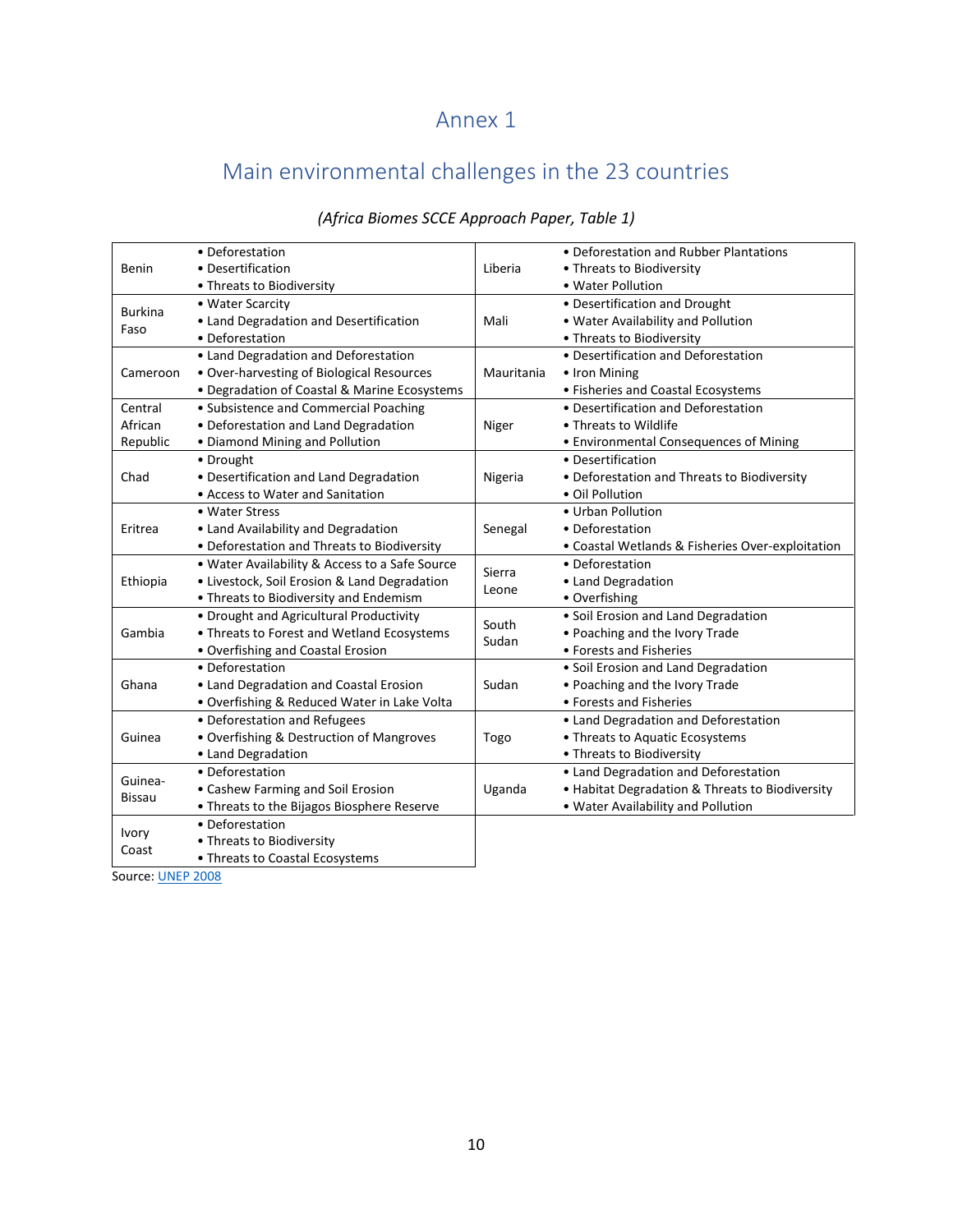# Annex 2 List of projects with positive and negative ratings

| <b>GEF</b><br>ID | Agency               | Scope    | <b>Countries</b>      | Focal<br>Area | <b>Title</b>                                                                                                                                         | Phase            | <b>Type</b> | <b>GEF Grant</b><br>(incl. PPG) | $Co-$<br>Date of project<br><b>Finance</b> |              |          | Rating |       | Challenge<br>addressed      |  |
|------------------|----------------------|----------|-----------------------|---------------|------------------------------------------------------------------------------------------------------------------------------------------------------|------------------|-------------|---------------------------------|--------------------------------------------|--------------|----------|--------|-------|-----------------------------|--|
|                  |                      |          |                       |               |                                                                                                                                                      |                  |             | <b><i>\$US million</i></b>      |                                            | <b>Start</b> | Compl.   | Outc.  | Sust. |                             |  |
| 504              | UNEP/<br><b>UNDP</b> | Regional | Botswana, Kenya, Mali | <b>BD</b>     | Management of Indigenous<br>Vegetation for the Rehabilitation<br>of Degraded Rangelands in the<br>Arid Zone of Africa                                | GEF <sub>2</sub> | <b>FSP</b>  | 9.05                            | 3.55                                       | 6/8/01       | 9/30/07  |        |       |                             |  |
| 1063             | <b>WB</b>            | Country  | Cameroon              | <b>BD</b>     | <b>Forest and Environment</b><br>Development Policy Grant                                                                                            | GEF3             | <b>FSP</b>  | 10.27                           | 116.53                                     | 9/18/06      | 12/31/11 |        |       |                             |  |
| 1189             | <b>WB</b>            | Country  | Senegal               | <b>BD</b>     | <b>Integrated Marine and Coastal</b><br>Resource Management                                                                                          | GEF3             | <b>FSP</b>  | 5.34                            | 11.49                                      | 4/15/05      | 12/1/11  |        |       | 3                           |  |
| 1234             | <b>WB</b>            | Country  | Benin                 | <b>BD</b>     | Community-based Coastal and<br>Marine Biodiversity Management<br>Project                                                                             | GEF3             | <b>FSP</b>  | 4.65                            | 7.30                                       | 10/14/08     | 5/15/14  |        |       | E                           |  |
| 1273             | <b>WB</b>            | Country  | Guinea                | <b>BD</b>     | Coastal Marine and Biodiversity<br>Management                                                                                                        | GEF3             | <b>FSP</b>  | 5.35                            | 18.53                                      | 7/20/07      | 12/31/13 |        |       | CO CO                       |  |
| 1686             | <b>WB</b>            | Country  | Ethiopia              | CC            | Renewable Energy Project                                                                                                                             | GEF3             | <b>FSP</b>  | 5.21                            | 10.40                                      | 4/9/03       | 6/30/12  |        |       |                             |  |
| 2720             | <b>UNIDO</b>         | Regional | Ghana, Nigeria        | Chem.         | Develop Appropriate Strategies for<br>Identifying Sites Contaminated by<br>Chemicals listed in Annex A, B<br>and/or C of the Stockholm<br>Convention | GEF3             | <b>FSP</b>  | 2.65                            | 2.10                                       | 10/30/08     | 12/31/12 |        |       |                             |  |
| 3384             | <b>WB</b>            | Country  | Nigeria               | LD            | SIP: Scaling up SLM Practice,<br>Knowledge, and Coordination in<br><b>Key Nigerian States</b>                                                        | GEF4             | <b>FSP</b>  | 7.00                            | 99.10                                      | 5/9/11       | 12/31/13 |        |       | Capacity<br><b>Building</b> |  |
| 777              | <b>WB</b>            | Country  | Ghana                 | <b>BD</b>     | Northern Savanna Biodiversity<br>Conservation (NSBC) Project                                                                                         | GEF <sub>2</sub> | <b>FSP</b>  | 7.93                            | 20.20                                      | 9/23/02      | 2/28/09  |        |       |                             |  |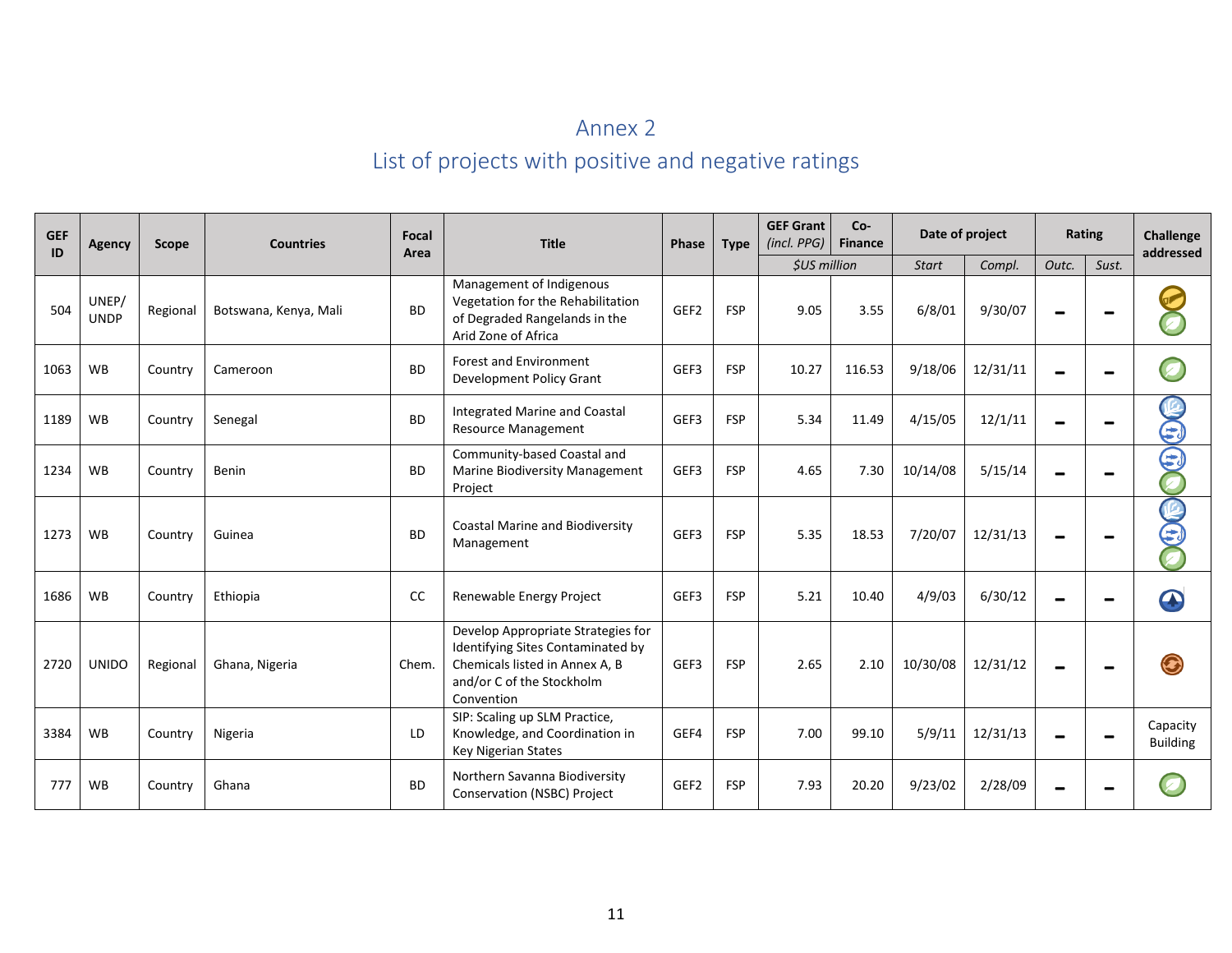| <b>GEF</b><br>ID | Agency               | <b>Scope</b> | <b>Countries</b>                                                                                                                                                                       | <b>Focal</b><br>Area | <b>Title</b>                                                                                                                                                  | Phase            | <b>Type</b> | <b>GEF Grant</b><br>(incl. PPG) | Co-<br><b>Finance</b> | Date of project |          | Rating |       | <b>Challenge</b><br>addressed |
|------------------|----------------------|--------------|----------------------------------------------------------------------------------------------------------------------------------------------------------------------------------------|----------------------|---------------------------------------------------------------------------------------------------------------------------------------------------------------|------------------|-------------|---------------------------------|-----------------------|-----------------|----------|--------|-------|-------------------------------|
|                  |                      |              |                                                                                                                                                                                        |                      |                                                                                                                                                               |                  |             | \$US million                    |                       | <b>Start</b>    | Compl.   | Outc.  | Sust. |                               |
| 921              | <b>WB</b>            | Country      | Senegal                                                                                                                                                                                | CC                   | <b>Electricity Services for Rural Areas</b><br>Project                                                                                                        | GEF <sub>2</sub> | <b>FSP</b>  | 5.00                            | 66.70                 | 6/30/05         | 12/31/12 |        |       |                               |
| 942              | <b>WB</b>            | Country      | Nigeria                                                                                                                                                                                | <b>BD</b>            | Local Empowerment and<br><b>Environmental Management</b><br>Project - Micro Watershed and<br><b>Environmental Management</b><br>Project                       | GEF <sub>2</sub> | <b>FSP</b>  | 8.35                            | 82.98                 | 4/30/04         | 12/31/09 |        |       |                               |
| 1175             | <b>UNDP</b>          | Country      | Uganda                                                                                                                                                                                 | <b>BD</b>            | Conservation of Biodiversity in the<br>Albertine Rift Forest Areas of<br>Uganda                                                                               | GEF3             | <b>FSP</b>  | 3.75                            | 7.95                  | 5/8/07          | 12/31/13 |        |       |                               |
| 1188             | UNDP/<br><b>UNEP</b> | Regional     | Angola, Benin, Congo, Cote<br>d'Ivoire, Cameroon, Gabon,<br>Ghana, Equatorial Guinea,<br>Guinea-Bissau, Liberia,<br>Nigeria, Sierra Leone, Sao<br>Tome and Principe, Togo,<br>Congo DR | IW                   | <b>Combating Living Resource</b><br>Depletion and Coastal Area<br>Degradation in the Guinea Current<br>LME through Ecosystem-based<br><b>Regional Actions</b> | GEF3             | <b>FSP</b>  | 21.45                           | 43.97                 | 10/26/04        | 12/31/12 |        |       | $\mathbf{G}$                  |
| 1253             | <b>WB</b>            | Country      | Mali                                                                                                                                                                                   | <b>BD</b>            | Gourma Biodiversity Conservation<br>Project                                                                                                                   | GEF2             | <b>FSP</b>  | 5.68                            | 3.58                  | 9/9/05          | 12/31/12 |        |       |                               |
| 1348             | WB/<br><b>FAO</b>    | Regional     | Ethiopia, Morocco, Mali,<br>Nigeria, Tunisia, Tanzania,<br>South Africa                                                                                                                | Chem.                | Africa Stockpiles Program, P1                                                                                                                                 | GEF3             | <b>FSP</b>  | 25.70                           | 35.00                 | 10/3/05         | 5/31/13  |        |       |                               |
| 1475             | <b>WB</b>            | Country      | Liberia                                                                                                                                                                                | <b>BD</b>            | Establishing the Basis for<br><b>Biodiversity Conservation on Sapo</b><br>National Park and in South-East<br>Liberia                                          | GEF3             | <b>MSP</b>  | 1.00                            | 1.44                  | 9/23/05         | 7/31/11  |        |       |                               |
| 1855             | <b>WB</b>            | Country      | Chad                                                                                                                                                                                   | <b>MFA</b>           | Community-Based Ecosystem<br>Management Project                                                                                                               | GEF3             | <b>FSP</b>  | 6.25                            | 87.92                 | 6/20/06         | 12/30/11 |        |       | 3                             |
| 1877             | <b>WB</b>            | Country      | Guinea                                                                                                                                                                                 | LD                   | Community-based Land<br>Management                                                                                                                            | GEF3             | <b>FSP</b>  | 7.35                            | 34.40                 | 7/20/07         | 12/31/14 |        |       |                               |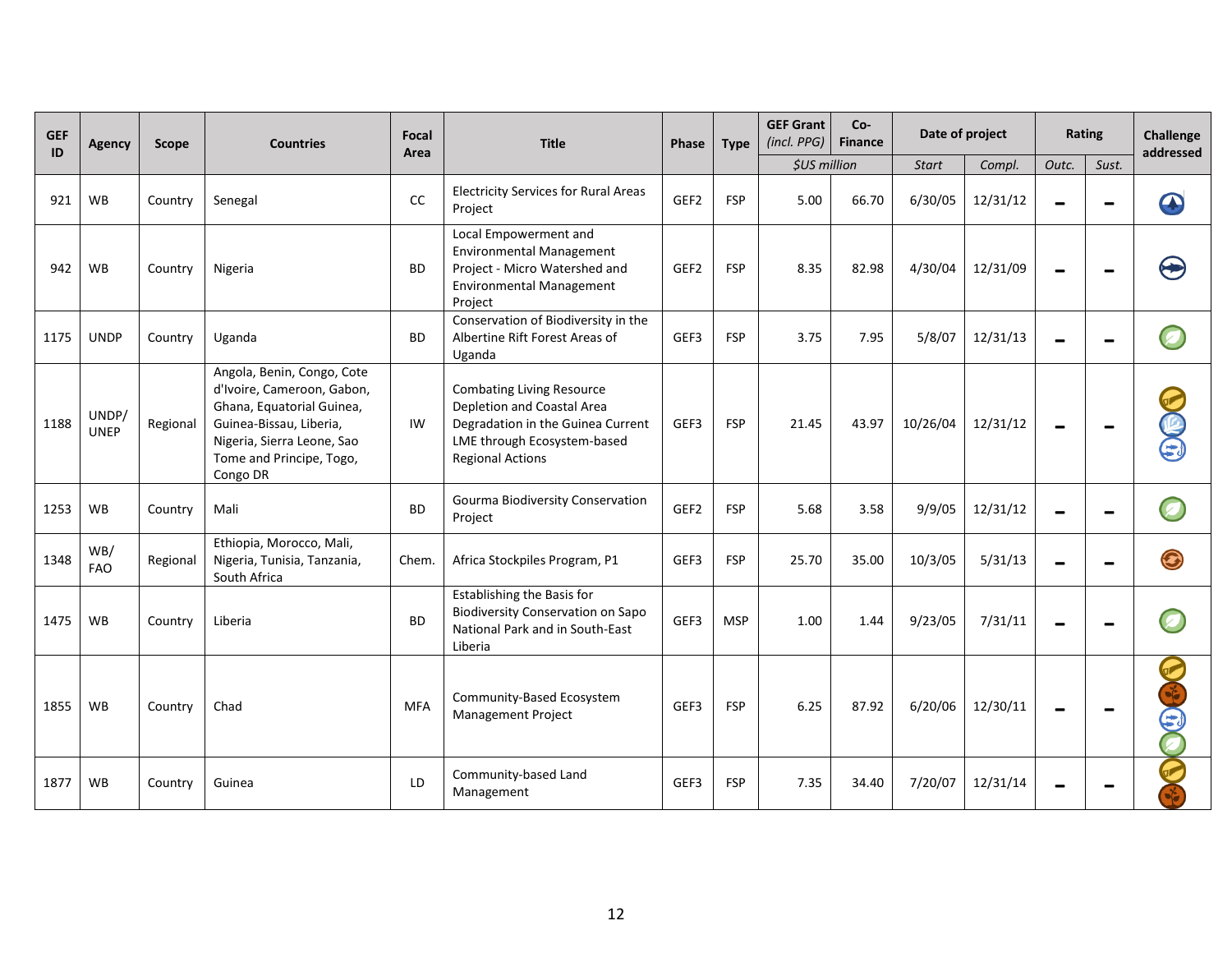| <b>GEF</b><br>ID | <b>Agency</b>      | Scope    | <b>Countries</b>                                                                                                            | Focal<br>Area | <b>Title</b>                                                                                                                                      | <b>Phase</b> | <b>Type</b> | <b>GEF Grant</b><br>(incl. PPG) | Co-<br><b>Finance</b> | Date of project |          | Rating      |            | <b>Challenge</b><br>addressed |
|------------------|--------------------|----------|-----------------------------------------------------------------------------------------------------------------------------|---------------|---------------------------------------------------------------------------------------------------------------------------------------------------|--------------|-------------|---------------------------------|-----------------------|-----------------|----------|-------------|------------|-------------------------------|
|                  |                    |          |                                                                                                                             |               |                                                                                                                                                   |              |             | \$US million                    |                       | <b>Start</b>    | Compl.   | Outc.       | Sust.      |                               |
| 2459             | <b>WB</b>          | Country  | Mauritania                                                                                                                  | LD            | Community-based Watershed<br>Management Project                                                                                                   | GEF3         | <b>FSP</b>  | 6.35                            | 58.80                 | 1/26/07         | 3/31/13  |             |            | $\blacktriangleright$         |
| 3135             | <b>UNEP</b>        | Country  | Gambia                                                                                                                      | <b>MFA</b>    | Adoption of Ecosystem Approach<br>for Integrated Implementation of<br>MEAs at National and Divisional<br>Level                                    | GEF4         | <b>MSP</b>  | 0.49                            | 0.17                  | 1/1/09          | 12/1/14  |             |            | Capacity<br><b>Building</b>   |
| 1093             | WB/<br><b>UNDP</b> | Regional | Burkina Faso, Benin, Cote<br>d'Ivoire, Cameroon, Guinea,<br>Mali, Niger, Nigeria, Chad                                      | IW            | Reversing Land and Water<br>Degradation Trends in the Niger<br><b>River Basin</b>                                                                 | GEF3         | <b>FSP</b>  | 13.38                           | 29.64                 | 10/5/04         | 2/28/11  | $\ddag$     | $\ddagger$ | $\breve{\mathbf{\Theta}}$     |
| 1221             | <b>WB</b>          | Country  | Guinea-Bissau                                                                                                               | <b>BD</b>     | <b>Coastal and Biodiversity</b><br>Management Project                                                                                             | GEF3         | <b>FSP</b>  | 5.15                            | 6.31                  | 3/14/05         | 3/31/10  | $+$         | $\pm$      | C                             |
| 1830             | WB                 | Country  | Uganda                                                                                                                      | <b>BD</b>     | Protected Areas Management and<br>Sustainable Use (PAMSU)                                                                                         | GEF1         | <b>FSP</b>  | 8.00                            | 30.00                 | 12/4/02         | 6/30/10  | $\div$      | $+$        | 2<br>Ō                        |
| 2794             | <b>WB</b>          | Country  | Ethiopia                                                                                                                    | LD            | SIP: Country Program for<br>Sustainable Land Management                                                                                           | GEF4         | <b>FSP</b>  | 9.35                            | 28.80                 | 10/10/08        | 9/30/13  | $\mathbf +$ | $\pm$      | $\bigodot$                    |
| 3379             | <b>IFAD</b>        | Country  | Mauritania                                                                                                                  | LD            | SIP: Participatory Environmental<br>Protection and Poverty Reduction<br>in the Oases of Mauritania                                                | GEF4         | <b>FSP</b>  | 4.35                            | 15.57                 | 4/7/11          | 4/5/14   | $\mathbf +$ | $+$        | P<br>0                        |
| 3817             | <b>WB</b>          | Country  | Guinea-Bissau                                                                                                               | <b>BD</b>     | SPWA-BD: Guinea Bissau<br><b>Biodiversity Conservation Trust</b><br><b>Fund Project</b>                                                           | GEF4         | <b>MSP</b>  | 0.95                            | 2.79                  | 3/14/11         | 2/28/14  | $\div$      | $\ddag$    | Ø                             |
| 1111             | <b>UNEP</b>        | Regional | Burkina Faso, Benin, Cote<br>d'Ivoire, Ghana, Mali, Togo                                                                    | IW            | <b>Addressing Transboundary</b><br>Concerns in the Volta River Basin<br>and its Downstream Coastal Area                                           | GEF3         | <b>FSP</b>  | 5.84                            | 11.02                 | 7/1/07          | 12/31/13 | $\ddag$     | $+$        | ❸                             |
| 1258             | <b>UNEP</b>        | Regional | Estonia, Gambia, Hungary,<br>Lithuania, Mauritania, Niger,<br>Nigeria, Senegal, Turkey,<br>Tanzania, Yemen, South<br>Africa | <b>BD</b>     | Enhancing Conservation of the<br>Critical Network of Sites of<br>Wetlands Required by Migratory<br>Waterbirds on the<br>African/Eurasian Flyways. | GEF3         | <b>FSP</b>  | 6.35                            | 6.20                  | 6/1/06          | 12/1/10  | $+$         | $\bm{+}$   |                               |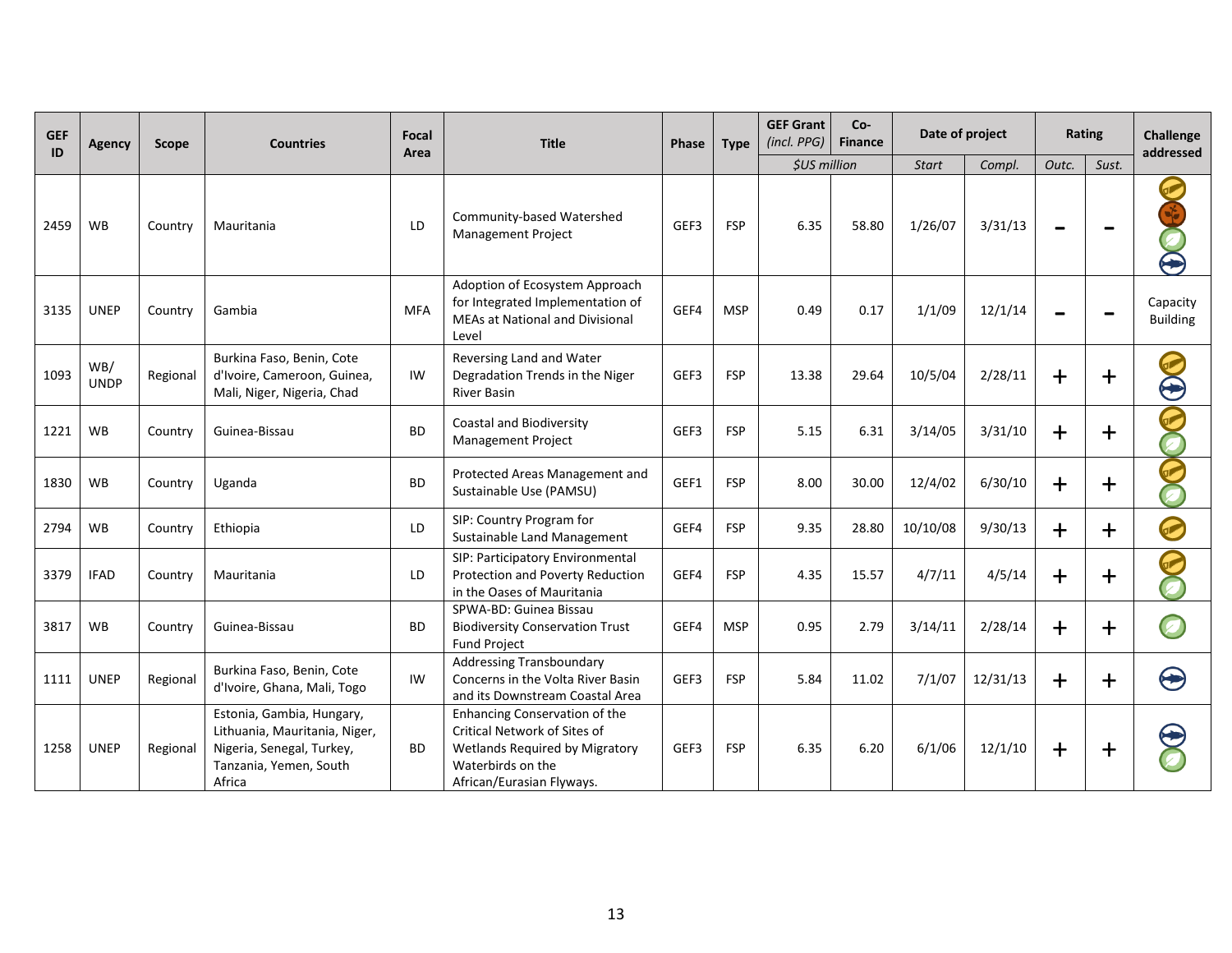| <b>GEF</b><br>ID | <b>Agency</b> | <b>Scope</b> | <b>Countries</b>                                                                    | Focal<br>Area | <b>Title</b>                                                                                                                                                      | Phase | <b>Type</b> | <b>GEF Grant</b><br>(incl. PPG) | $Co-$<br><b>Finance</b> | Date of project |          | Rating         |             | <b>Challenge</b><br>addressed |
|------------------|---------------|--------------|-------------------------------------------------------------------------------------|---------------|-------------------------------------------------------------------------------------------------------------------------------------------------------------------|-------|-------------|---------------------------------|-------------------------|-----------------|----------|----------------|-------------|-------------------------------|
|                  |               |              |                                                                                     |               |                                                                                                                                                                   |       |             | <b><i>SUS million</i></b>       |                         | Start           | Compl.   | Outc.          | Sust.       |                               |
| 1837             | <b>UNDP</b>   | Country      | Uganda                                                                              | <b>BD</b>     | <b>Extending Wetland protected</b><br>Areas through Community Based<br><b>Conservation Initiatives</b>                                                            | GEF4  | <b>MSP</b>  | 0.83                            | 3.03                    | 6/3/08          | 6/30/14  | $\overline{+}$ | $\mathbf +$ | $\bm{\Theta}$                 |
| 2184             | <b>UNEP</b>   | Regional     | Ghana, Morocco, Uganda,<br>South Africa                                             | LD            | SIP: Stimulating Community<br>Initiatives in Sustainable Land<br>Management (SCI-SLM)                                                                             | GEF4  | <b>MSP</b>  | 0.94                            | 0.95                    | 9/1/09          | 12/31/14 | $\overline{+}$ | $\div$      |                               |
| 2396             | <b>UNEP</b>   | Regional     | Burkina Faso, Kenya                                                                 | <b>BD</b>     | Dryland Livestock Wildlife<br><b>Environment Interface Project</b>                                                                                                | GEF3  | <b>MSP</b>  | 1.00                            | 2.36                    | 8/29/05         | 1/31/09  | $+$            | $\ddagger$  | $\boldsymbol{Z}$              |
| 2549             | <b>WB</b>     | Country      | Cameroon                                                                            | LD            | Sustainable Agro-Pastoral and Land<br>Management Promotion under the<br>National Community Development<br>Program Support Program (PNDP)                          | GEF3  | <b>FSP</b>  | 6.35                            | 92.00                   | 12/1/06         | 3/1/12   | $\mathbf +$    | $+$         | $\bf \Theta$                  |
| 2865             | <b>UNIDO</b>  | Regional     | Egypt, Jordan, Sudan, Yemen                                                         | Chem.         | Promotion of Strategies to Reduce<br>Unintentional Production of POPs<br>in the PERSGA Coastal Zone                                                               | GEF4  | <b>MSP</b>  | 1.00                            | 2.03                    | 12/23/08        | 10/31/11 | $\bm{+}$       | $\bm{+}$    | ⊙                             |
| 3533             | <b>WB</b>     | Country      | Cote d'Ivoire                                                                       | <b>BD</b>     | Protected Area Project (Projet<br>d'Appui a la Relance de la<br>Conservation des Parcs et<br>Reserves, PARC-CI)                                                   | GEF4  | <b>FSP</b>  | 2.54                            | 12.99                   | 1/15/10         | 12/31/14 | $\pm$          | $\bm{+}$    |                               |
| 3567             | <b>IFAD</b>   | Country      | <b>Burkina Faso</b>                                                                 | LD            | CPP: Burkina Faso - Sub-<br>programme of the Northern<br>Region-under Partnership<br>Programme for Sustainable Land<br>Management                                 | GEF3  | <b>FSP</b>  | 2.02                            | 27.82                   | 10/8/09         | 1/31/14  | $\ddag$        | $+$         |                               |
| 3960             | WB            | Regional     | Central African Republic,<br>Congo, Cameroon, Gabon,<br>Equatorial Guinea, Congo DR | <b>MFA</b>    | <b>CBSP-Capacity Building for</b><br>Regional Coordination of<br>Sustainable Forest Management in<br>the Congo Basin under the GEF<br>Program for the Congo Basin | GEF4  | <b>MSP</b>  | 0.87                            | 3.03                    | 8/2/11          | 12/31/14 | $\pm$          | $+$         | Capacity<br><b>Building</b>   |
| 3961             | <b>WB</b>     | Country      | Gambia                                                                              | <b>BD</b>     | SPWA-BD: The Gambia Biodiversity<br>Management and Institutional<br>Strengthening Project                                                                         | GEF4  | <b>MSP</b>  | 1.00                            | 1.26                    | 3/21/11         | 1/31/12  | ┿              | $\ddag$     | Capacity<br><b>Building</b>   |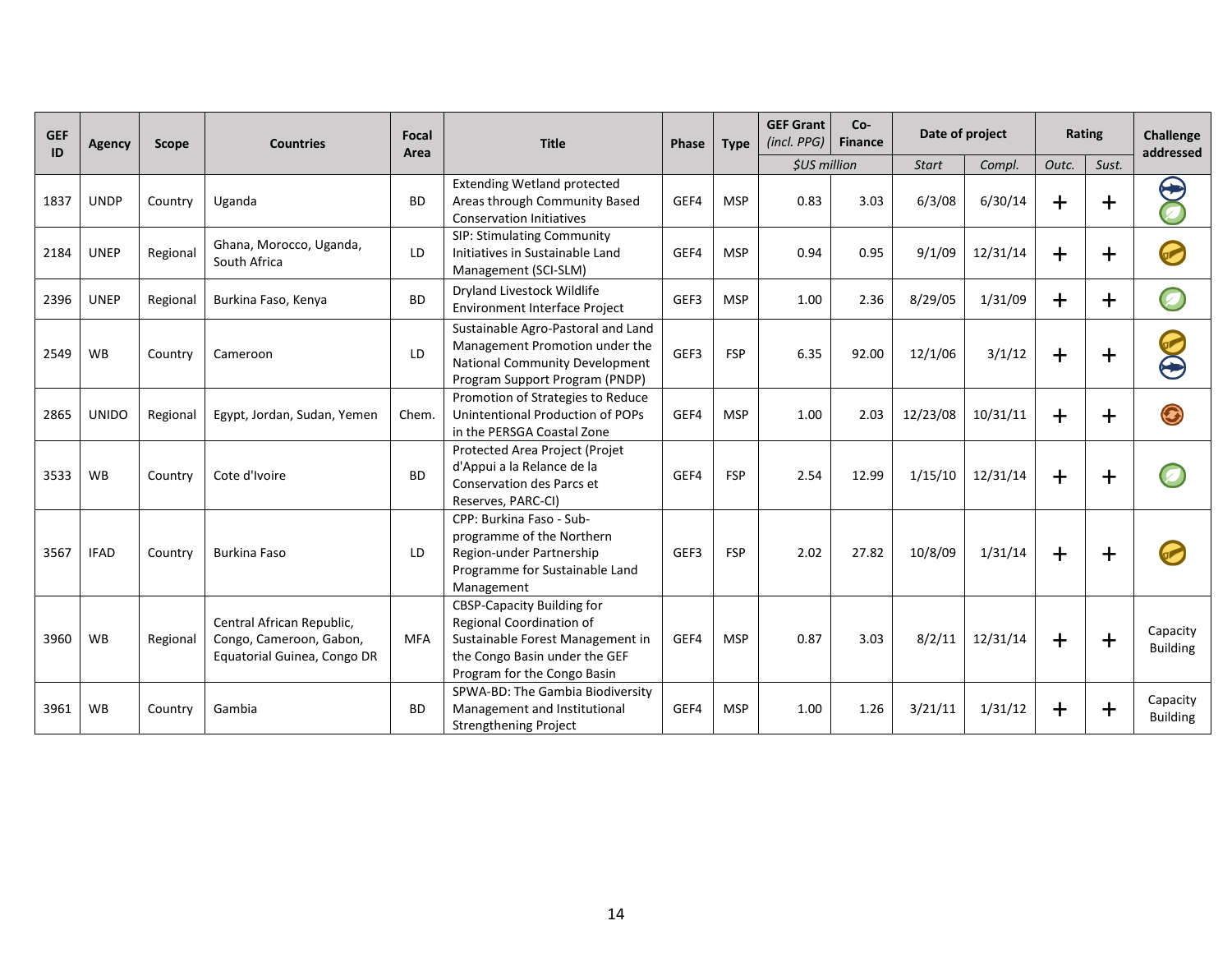# Annex 3 List of projects with neutral ratings

| <b>GEF</b><br>ID | <b>Agency</b> | <b>Scope</b> | <b>Countries</b>        | Focal      | <b>Title</b>                                                                                                                                               | Phase | <b>Type</b> | <b>GEF Grant</b><br>(incl. PPG) | $Co-$<br><b>Finance</b> | Date of project        |          | Rating                   |                              | <b>Challenge</b>                      |
|------------------|---------------|--------------|-------------------------|------------|------------------------------------------------------------------------------------------------------------------------------------------------------------|-------|-------------|---------------------------------|-------------------------|------------------------|----------|--------------------------|------------------------------|---------------------------------------|
|                  |               |              |                         | Area       |                                                                                                                                                            |       |             | <b><i>\$US million</i></b>      |                         | Compl.<br><b>Start</b> |          | Outc.                    | Sust.                        | addressed                             |
| 3284             | World<br>Bank | Country      | Liberia                 | <b>BD</b>  | Consolidation of Liberia's<br><b>Protected Area Network</b>                                                                                                | GEF4  | <b>MSP</b>  | 0.81                            | 6.63                    | 07/11/08               | 11/30/12 | $\equiv$                 | $\ddag$                      | 000                                   |
| 3346             | <b>UNEP</b>   | Regional     | Kenya, Tanzania, Uganda | Chem.      | <b>DSSA Malaria Decision Analysis</b><br>Support Tool (MDAST): Evaluating<br><b>Health Social and Environmental</b><br><b>Impacts and Policy Tradeoffs</b> | GEF4  | <b>MSP</b>  | 1.00                            | 1.01                    | 09/01/09               | 04/01/13 | $\overline{\phantom{0}}$ | $\bm{+}$                     | $\bm{\Theta}$                         |
| 136              | World<br>Bank | Country      | Ghana                   | <b>BD</b>  | Natural Resource Management                                                                                                                                | GEF1  | FP          | 8.73                            | 53.50                   | 06/09/99               | 06/20/07 | $\overline{\phantom{0}}$ | $\bm{+}$                     | Ø                                     |
| 1503             | World<br>Bank | Country      | Nigeria                 | LD         | National Fadama Development<br>Program II (NFDP II): Critical<br>Ecosystem Management                                                                      | GEF3  | FP          | 10.32                           | 53.19                   | 07/26/06               | 12/31/11 | $\equiv$                 | $\ddag$                      | P                                     |
| 3154             | <b>UNDP</b>   | Country      | Ethiopia                | <b>CCA</b> | Coping with Drought and Climate<br>Change                                                                                                                  | GEF3  | <b>MSP</b>  | 1.00                            | 1.87                    | 03/27/09               | 11/19/13 | $\div$                   |                              | $\bigodot$                            |
| 3126             | <b>UNDP</b>   | Country      | Ghana                   | <b>MFA</b> | Establishing an Effective and<br>Sustainable Structure for<br><b>Implementing Multilateral</b><br><b>Environmental Agreements</b>                          | GEF4  | <b>MSP</b>  | 0.50                            | 0.28                    | 04/13/09               | 12/31/12 | $\div$                   | $\qquad \qquad \blacksquare$ | Capacity<br><b>Building</b>           |
| 3385             | World<br>Bank | Country      | Senegal                 | LD.        | SIP: Sustainable Land<br>Management in Senegal                                                                                                             | GEF4  | FP          | 4.80                            | 46.40                   | 03/05/10               | 12/31/12 | $\div$                   |                              | $\rightarrow$                         |
| 1178             | World<br>Bank | Country      | <b>Burkina Faso</b>     | <b>MFA</b> | Sahel Integrated Lowland<br>Ecosystem Management (SILEM),<br>Phase I                                                                                       | GEF3  | FP          | 4.84                            | 0.41                    | 12/22/04               | 12/31/10 | $\mathbf +$              | $\equiv$                     | Ø<br>P<br>Capacity<br><b>Building</b> |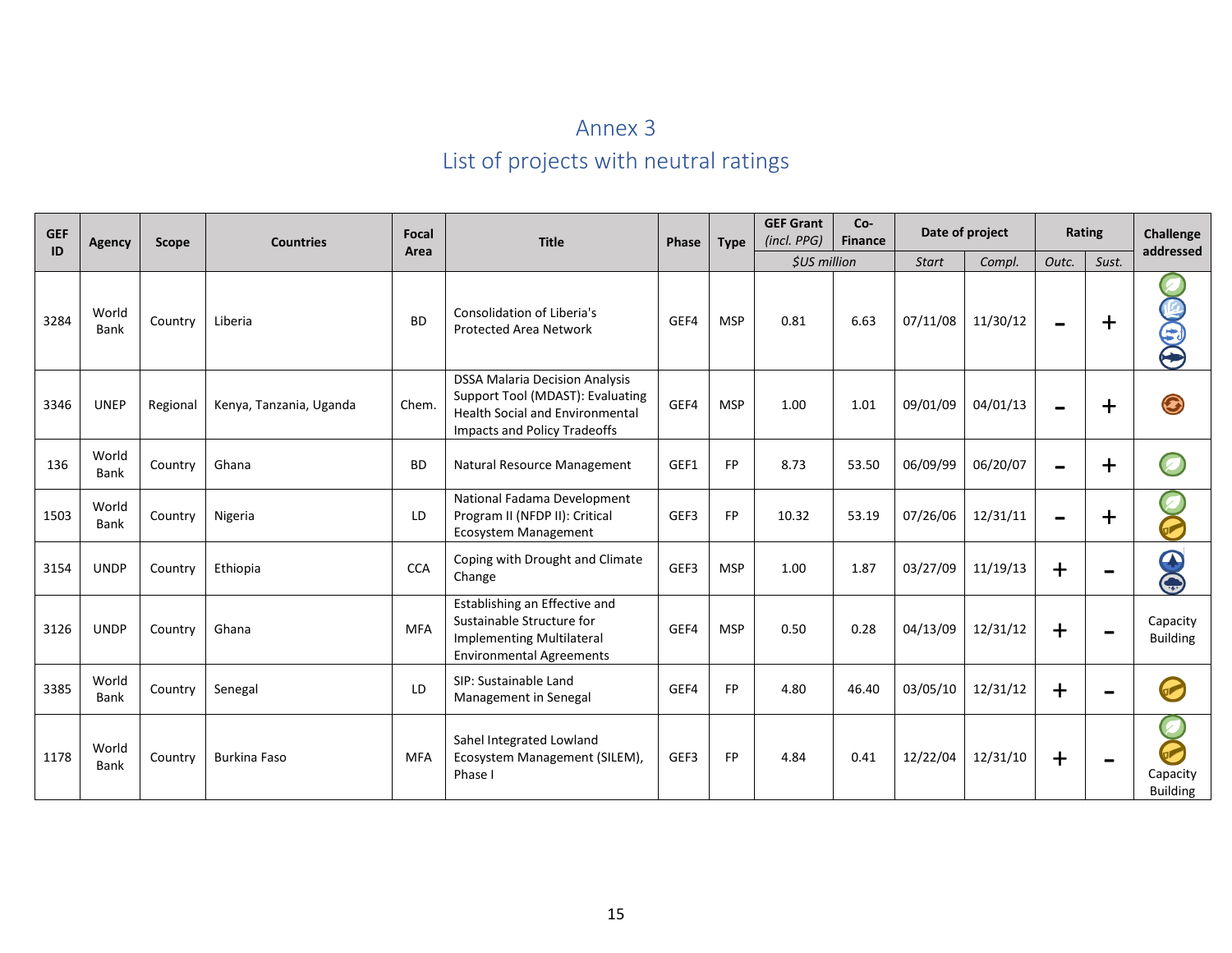| <b>GEF</b><br>ID | <b>Agency</b>        | <b>Scope</b> | <b>Countries</b>                                           | Focal<br>Area | <b>Title</b>                                                                                                                                                  | <b>Phase</b>     | <b>Type</b> | <b>GEF Grant</b><br>(incl. PPG) | Co-<br><b>Finance</b> | Date of project |          | Rating      |                          | Challenge<br>addressed                          |
|------------------|----------------------|--------------|------------------------------------------------------------|---------------|---------------------------------------------------------------------------------------------------------------------------------------------------------------|------------------|-------------|---------------------------------|-----------------------|-----------------|----------|-------------|--------------------------|-------------------------------------------------|
|                  |                      |              |                                                            |               |                                                                                                                                                               |                  |             | \$US million                    |                       | <b>Start</b>    | Compl.   | Outc.       | Sust.                    |                                                 |
| 1067             | World<br><b>Bank</b> | Country      | Gambia                                                     | <b>BD</b>     | <b>Integrated Coastal and Marine</b><br><b>Biodiversity Management</b>                                                                                        | GEF <sub>2</sub> | <b>MSP</b>  | 0.99                            | 0.79                  | 09/01/02        | 03/31/08 | $\mathbf +$ |                          | 应                                               |
| 2183             | World<br>Bank        | Country      | Ghana                                                      | <b>MFA</b>    | Community-based Integrated<br>Natural Resources Management<br>Project in Okyeman                                                                              | GEF3             | <b>MSP</b>  | 0.85                            | 6.65                  | 02/19/04        | 02/19/08 | $\mathbf +$ | -                        | $\bullet$                                       |
| 8                | World<br>Bank        | Country      | Guinea                                                     | CC            | <b>Rural Energy</b>                                                                                                                                           | GEF <sub>2</sub> | <b>FP</b>   | 2.00                            | 15.00                 | 06/27/03        | 06/30/13 | $\mathbf +$ | $\equiv$                 | $\mathbf \Omega$                                |
| 1274             | World<br>Bank        | Country      | Mali                                                       | CC            | Household Energy and Universal<br>Rural Access Project                                                                                                        | GEF3             | <b>FP</b>   | 3.91                            | 49.85                 | 05/07/04        | 06/30/09 | $\mathbf +$ |                          | $\mathbf \Omega$<br>Capacity<br><b>Building</b> |
| 1275             | World<br>Bank        | Country      | Niger                                                      | <b>MFA</b>    | Community-based Integrated<br>Ecosystem Management Program<br>under the Community Action<br>Program                                                           | GEF2             | <b>FP</b>   | 4.35                            | 39.83                 | 12/11/03        | 06/30/08 | $\bm{+}$    |                          |                                                 |
| 2380             | <b>UNDP</b>          | Country      | Niger                                                      | LD            | Sustainable Co-Management of<br>the Natural Resources of the Air-<br><b>Tenere Complex</b>                                                                    | GEF3             | <b>FP</b>   | 4.23                            | 5.37                  | 08/22/06        | 12/31/12 | $\mathbf +$ | $\equiv$                 |                                                 |
| 3382             | World<br>Bank        | Country      | Niger                                                      | LD            | SIP: Community Driven SLM for<br><b>Environmental and Food Security</b>                                                                                       | GEF4             | <b>FP</b>   | 4.67                            | 40.30                 | 12/24/08        | 04/30/13 | $\mathbf +$ | $\overline{\phantom{0}}$ |                                                 |
| 2828             | World<br>Bank        | Country      | Nigeria                                                    | cc            | <b>Rural Electrification and</b><br>Renewable Energy Development                                                                                              | GEF3             | <b>MSP</b>  | 1.00                            | 9.00                  | 09/16/05        | 06/30/12 | $\div$      | $\equiv$                 | $\mathbf \Omega$                                |
| 2614             | <b>UNDP</b>          | Regional     | Cabo Verde, Gambia, Guinea-<br>Bissau, Mauritania, Senegal | <b>CC</b>     | Adaptation to Climate Change -<br>Responding to Shoreline Change<br>and its human dimensions in West<br>Africa through integrated coastal<br>area management. | GEF3             | <b>FP</b>   | 4.00                            | 9.73                  | 05/23/08        | 12/31/11 | $\div$      | -                        | $\mathbb{C}$                                    |
| 2140             | <b>UNEP</b>          | Regional     | Ethiopia, Ghana, Uganda,<br>Zambia                         | <b>BD</b>     | Removing Barriers to Invasive<br>Plant Management in Africa                                                                                                   | GEF3             | FP.         | 5.73                            | 6.17                  | 01/01/06        | 07/01/10 | $+$         |                          |                                                 |
| 876              | World<br>Bank        | Country      | <b>Burkina Faso</b>                                        | <b>BD</b>     | Partnership for Natural Ecosystem<br>Management Program (PAGEN)                                                                                               | GEF2             | <b>FP</b>   | 7.68                            | 5.96                  | 04/29/03        | 12/31/07 | $\bm{+}$    |                          | $\boldsymbol{z}$<br>Capacity<br><b>Building</b> |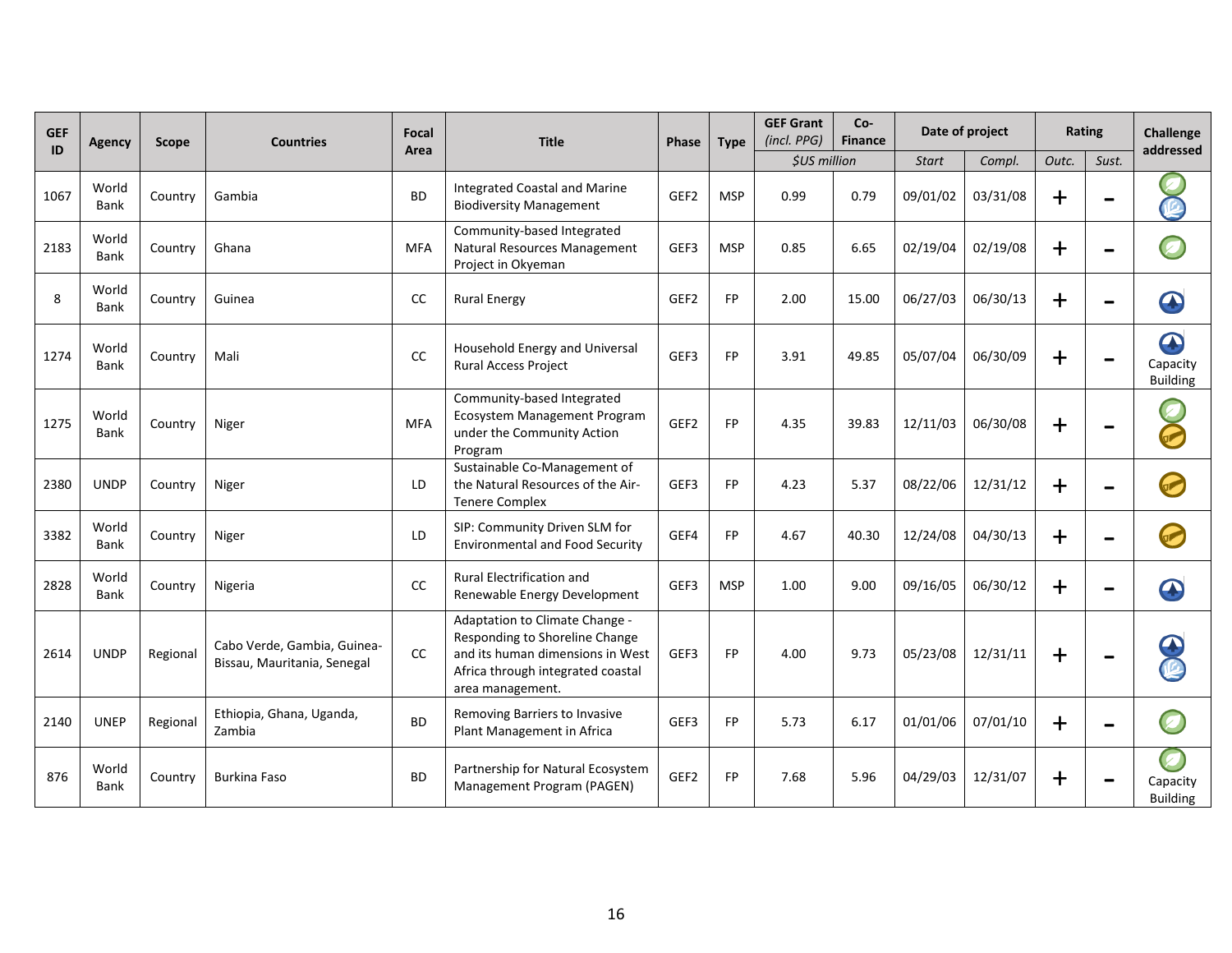| <b>GEF</b><br>ID | Agency      | Scope    | <b>Countries</b>                                   | Focal<br>Area | <b>Title</b>                                                                                                                                                        | Phase<br><b>Type</b> | <b>GEF Grant</b><br>$(incl.$ $PPG)$ | Co-<br><b>Finance</b>                     |      | Date of project | Rating   |       | Challenge<br>addressed |   |
|------------------|-------------|----------|----------------------------------------------------|---------------|---------------------------------------------------------------------------------------------------------------------------------------------------------------------|----------------------|-------------------------------------|-------------------------------------------|------|-----------------|----------|-------|------------------------|---|
|                  |             |          |                                                    |               |                                                                                                                                                                     |                      |                                     | <b><i>SUS million</i></b><br><b>Start</b> |      | Compl.          | Outc.    | Sust. |                        |   |
| 1420             | <b>UNEP</b> | Regional | Benin, Guinea, Mali,<br>Mauritania, Niger, Senegal | MFA           | Reducing Dependence on POPs<br>and other Agro-Chemicals in the<br>Senegal and Niger River Basins<br>through Integrated Production,<br>Pest and Pollution Management | GEF3                 | FP                                  | 4.48                                      | 4.46 | 04/23/09        | 12/31/14 |       | -                      | G |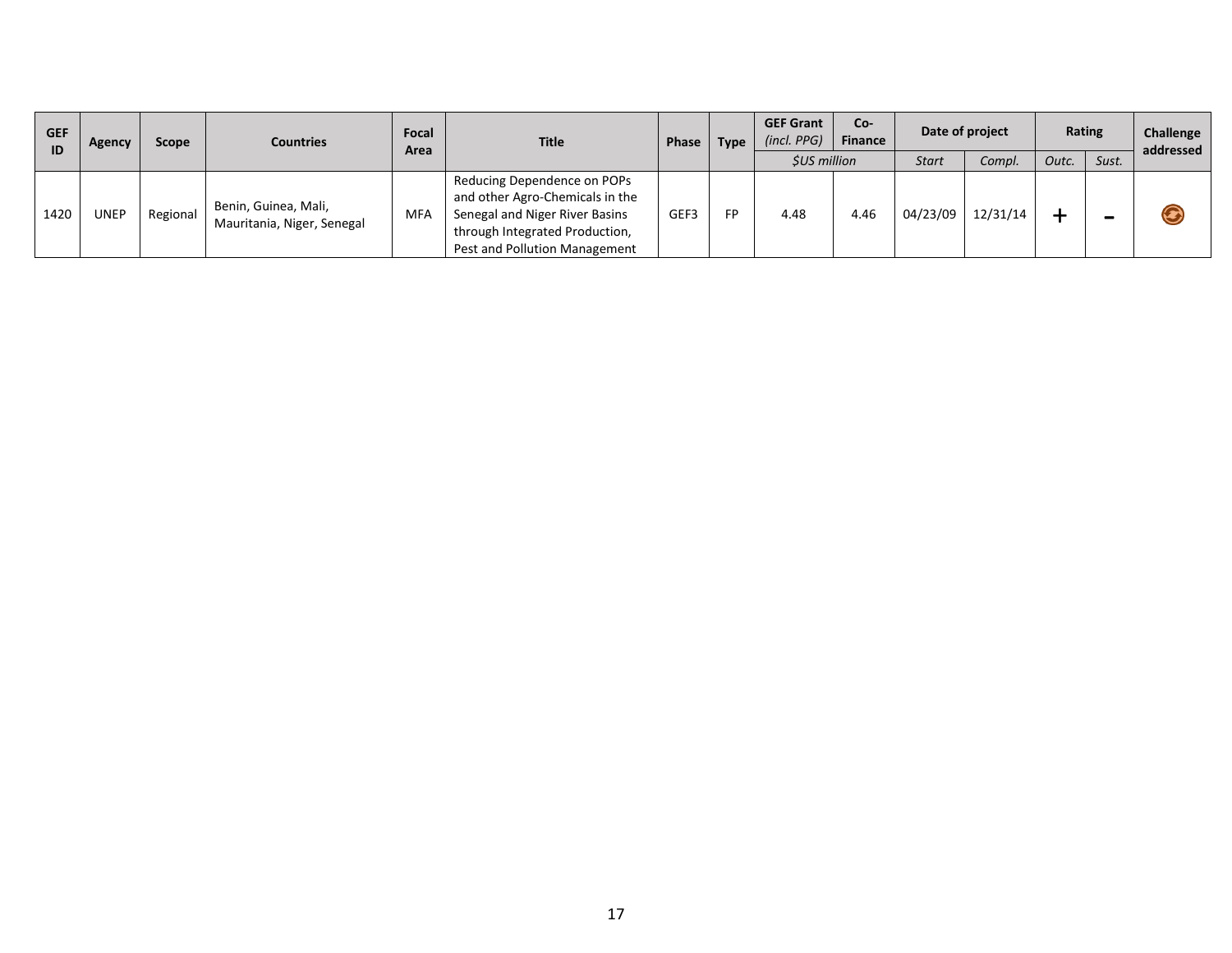### Annex 4

# Projects, Change and regional coverage by main environmental challenge

| <b>Main</b>      |                                                                                                                                                                                                                                                        | <b>National projects</b>                                                                                                                                                                                                                                                                                                                                                                                                                         | <b>Regional projects</b>                                                                                                             |  |  |  |
|------------------|--------------------------------------------------------------------------------------------------------------------------------------------------------------------------------------------------------------------------------------------------------|--------------------------------------------------------------------------------------------------------------------------------------------------------------------------------------------------------------------------------------------------------------------------------------------------------------------------------------------------------------------------------------------------------------------------------------------------|--------------------------------------------------------------------------------------------------------------------------------------|--|--|--|
| Environmental    | <b>Exclusively or</b>                                                                                                                                                                                                                                  | <b>Exclusively or predominantly</b>                                                                                                                                                                                                                                                                                                                                                                                                              |                                                                                                                                      |  |  |  |
| <b>Challenge</b> | predominantly Sahel                                                                                                                                                                                                                                    | Guinea-Savannah                                                                                                                                                                                                                                                                                                                                                                                                                                  |                                                                                                                                      |  |  |  |
|                  | GEF ID 2459 (-) Mauritania<br>GEF ID 3379 (+) Mauritania<br>GEF ID 3567 (+) Burkina Faso<br>GEF ID 1855 (-) Chad<br>GEF ID 3385 (N) Senegal<br>GEF ID 1178 (N) Burkina Faso<br>GEF ID 1275 (N) Niger<br>GEF ID 2380 (N) Niger<br>GEF ID 3382 (N) Niger | GEF ID 2549 (+) Cameroon<br>GEF ID 2794 (+) Ethiopia<br>GEF ID 1877 (-) Guinea<br>GEF ID 1221 (+) Guinea-Bissau<br>GEF ID 1830 (+) Uganda<br>GEF ID 1503 (N) Nigeria                                                                                                                                                                                                                                                                             | GEF ID 504 (-) [S] Mali<br>GEF ID 1093 (+) Guinea, Mali, Nigeria<br>GEF ID 2184 (+) Uganda<br>GEF ID 1188 (-) Nigeria, Guinea-Bissau |  |  |  |
|                  | GEF ID 2459 (-) Mauritania<br>GEF ID 1855 (-) Chad                                                                                                                                                                                                     | GEF ID 1877 (-) Guinea                                                                                                                                                                                                                                                                                                                                                                                                                           | N/A                                                                                                                                  |  |  |  |
|                  | GEF ID 2459 (-) Mauritania<br>GEF ID 3379 (+) Mauritania<br>GEF ID 1253 (-) Mali<br>GEF ID 1855 (-) Chad<br>GEF ID 1178 (N) Burkina Faso<br>GEF ID 876 (N) Burkina Faso<br>GEF ID 1275 (N) Niger                                                       | GEF ID 1234 (-) Benin<br>GEF ID 1221 (+) Guinea-Bissau<br>GEF ID 3817 (+) Guinea-Bissau<br>GEF ID 1175 (-) Uganda<br>GEF ID 1830 (+) Uganda<br>GEF ID 1837 (+) Uganda<br>GEF ID 3533 (+) Cote d'Ivoire<br>GEF ID 777 (-) Ghana<br>GEF ID 1063 (-) Cameroon<br>GEF ID 1273 (-) Guinea<br>GEF ID 1475 (-) Liberia<br>GEF ID 3284 (N) Liberia<br>GEF ID 136 (N) Ghana<br>GEF ID 1503 (N) Nigeria<br>GEF ID 2183 (N) Ghana<br>GEF ID 1067 (N) Gambia | GEF ID 1258 (+) Mauritania, Nigeria<br>GEF ID 504 (-)[S] Mali<br>GEF ID 2396 (+) [S]<br>GEF ID 2140 (N) Uganda                       |  |  |  |
|                  | N/A                                                                                                                                                                                                                                                    | GEF ID 3154 (N) Ethiopia                                                                                                                                                                                                                                                                                                                                                                                                                         | N/A                                                                                                                                  |  |  |  |
|                  |                                                                                                                                                                                                                                                        | N/A                                                                                                                                                                                                                                                                                                                                                                                                                                              |                                                                                                                                      |  |  |  |
|                  | GEF ID 2459 (-) Mauritania                                                                                                                                                                                                                             | GEF ID 1837 (-) Uganda<br>GEF ID 3284 (N) Liberia<br>GEF ID 924 (-) Nigeria<br>GEF ID 2549 (+) Cameroon                                                                                                                                                                                                                                                                                                                                          | GEF ID 1093 (+) Guinea, Mali, Nigeria<br>GEF ID 1111 (+) Mali<br>GEF ID 1258 (+) Mauritania, Nigeria                                 |  |  |  |